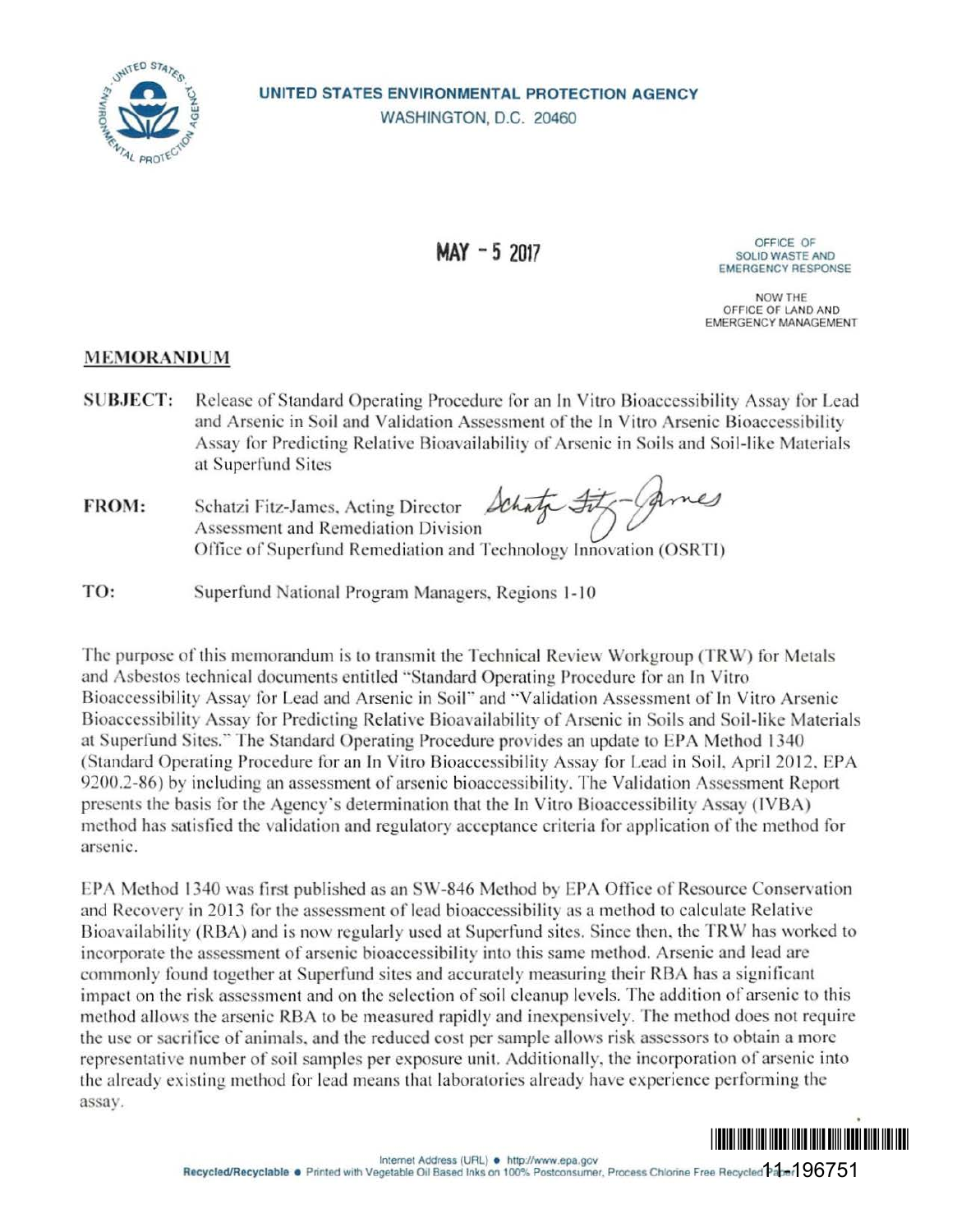These two documents can be accessed on the US EPA Superfund Website:

https://www.cpn.gov/superfund/soil-bioavailability-superfund-sites-guidance#arsenic. Please contact Matt Lambert at lambert.matthew@epa.gov or 703-603-7174 if you have any questions or concerns.

Attachments:

- 1. "Standard Operating Procedure for an In Vitro Bioaccessibility Assay for Lead and Arsenic in Soil"
- 2. "Validation Assessment of In Vitro Arsenic Bioaccessibility Assay for Predicting Relative Bioavailability of Arsenic in Soils and Soil-like Materials at Superfund Sites."

**cc:** 

James Woolford, OLEM/OSRTI Barbara Hostage, OLEM/OPM Reggie Cheatham, OLEM/OEM Barnes Johnson, OLEM/ORCR David Lloyd, OLEM/OBLR Charlotte Bertrand, OLEM/FFRRO Carolyn Hoskinson, OLEM/OUST Cyndy Mackey, OECA/OSRE Sally Dalzell, OECA/FFEO Karen Melvin and Jill Lowe, Region 3 - Lead Region TRW Committee Members NARPM Co-Chairs OHHRRAF Members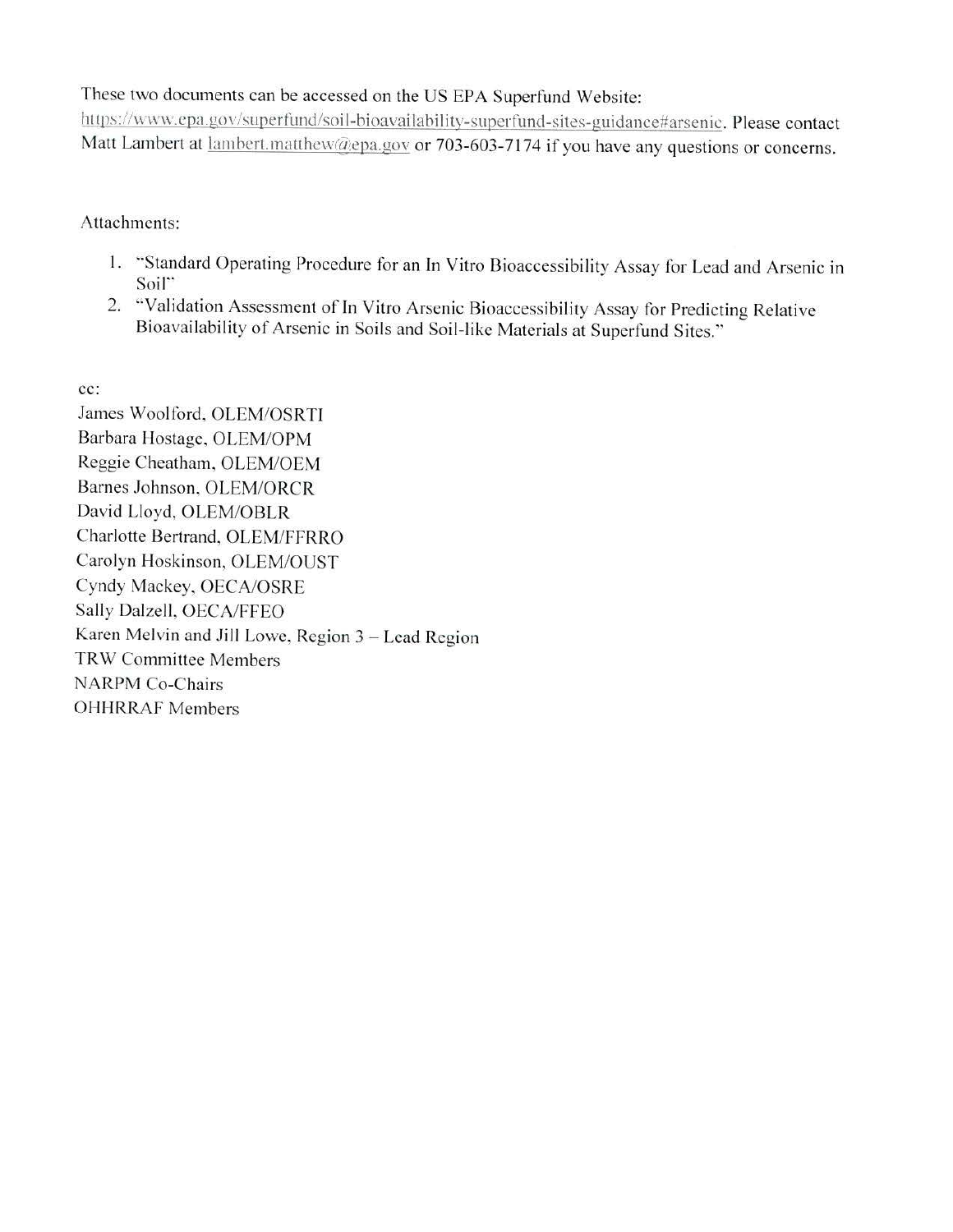

## **Validation Assessment of** *In Vitro* **Arsenic Bioaccessibility Assay for Predicting Relative Bioavailability of Arsenic in Soils and Soil-like Materials at Superfund Sites**

# **1. Introduction**

This report summarizes the basis for the Agency's determination that the IVBA method for arsenic has satisfied the validation and regulatory acceptance criteria for application of the method in an appropriate regulatory context. Validation and regulatory acceptance criteria developed by the U.S. Environmental Protection Agency (U.S. EPA, 2007a), as adapted from the Interagency Coordinating Committee on the Validation of Alternative Methods (ICCVAM, 1997), have been applied to an *in vitro* arsenic bioaccessibility (IVBA) assay described in detail by Brattin et al. (2013). The arsenic IVBA method estimates site-specific relative bioavailability (RBA) of arsenic in soils quickly and inexpensively relative to *in vivo* methods. The arsenic IVBA assay is well suited for regulatory use in arsenic risk assessment for several reasons: (1) the assay does not sacrifice animals; (2) the reduced cost and analysis time from use of the IVBA assay in place of *in vivo* RBA assays will facilitate greater numbers of soil samples analyzed at each site to improve representativeness; (3) regulatory acceptance of the arsenic IVBA assay would lower bioavailability assessment costs by enabling simultaneous assessments of RBA for both arsenic and lead using the existing Standard Operating Procedure (SOP) for the IVBA extraction protocol, which has been previously validated for assessment of RBA of lead in soil (U.S. EPA 2009, 2012a); and (4) some of the U.S. EPA Regional laboratories and commercial laboratories have analytical and quality control experience with the SOP gained from use of the identical assay for lead.

## **2. Validation Assessment of the** *In Vitro* **Arsenic Bioaccessibility Assay**

This section discusses the validation criteria established in the Agency soil bioavailability guidance (U.S. EPA, 2007a). Criteria for method validation and regulatory acceptance were consolidated because many of the criteria overlap.

## **2.1. Scientific and regulatory rationale for the test method, including a clear statement of its proposed use, should be available.**

The scientific and regulatory rationale for the arsenic IVBA method is presented in the following:

U.S. EPA. (2007a) Guidance for Evaluating the Bioavailability of Metals in Soils for Use in Human Health Risk Assessment. OSWER 9285.7-80. May 2007. Available online at https://semspub.epa.gov/work/11/175333.pdf

U.S. EPA. (2012b) Recommendations for Default Value for Relative Bioavailability of Arsenic in Soil. OSWER 9200.1-113. December 2012. Available online at https://semspub.epa.gov/work/11/175338.pdf

 *Regulatory and scientific rationale*: The *Guidance for Evaluating the Bioavailability of Metals in Soils for Use in Human Health Risk Assessment* (U.S. EPA, 2007a) articulates the regulatory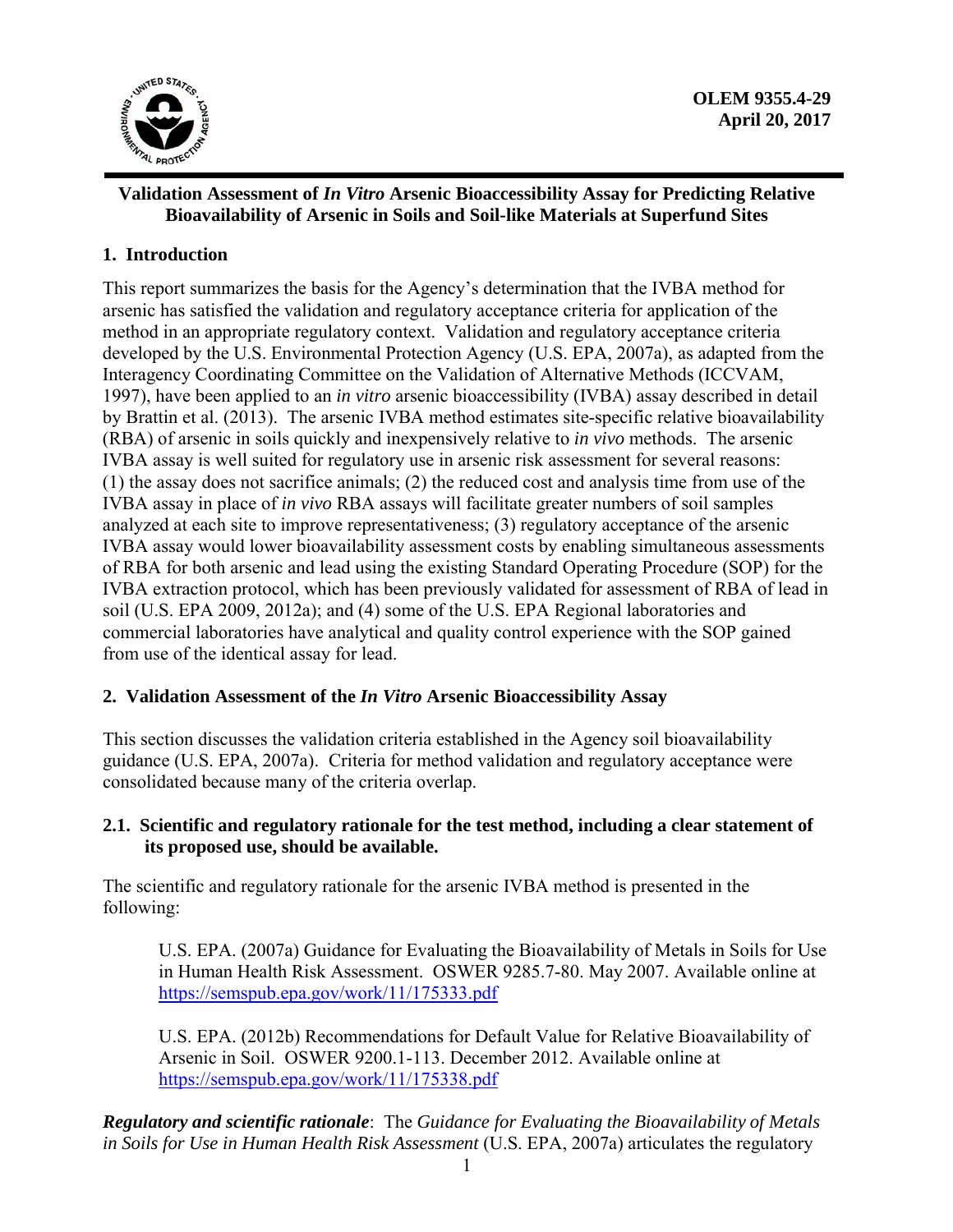rationale for determining the bioavailability of metals from soils when assessing human health risks at hazardous waste sites:

*Accounting for potential differences in oral bioavailability of metals in different exposure media can be important to site risk assessment (U.S. EPA, 1989). This is true for all chemicals, but is of special importance for ingested metals. This is because metals can exist in a variety of chemical and physical forms, and not all forms of a given metal are absorbed to the same extent. For example, a metal in contaminated soil may be absorbed to a lesser extent than when ingested in drinking water or food. Thus, if the oral RfD or CSF for a metal is based on studies using the metal administered in water or food, risks from ingestion of the metal in soil might be overestimated. Even a relatively small adjustment in oral bioavailability can have significant impacts on estimated risks and cleanup goals.* (U.S. EPA, 2007a)

The *Recommendations for Default Value for Relative Bioavailability of Arsenic in Soil* (U.S. EPA, 2012b) document articulates the regulatory rationale for site-specific assessment of arsenic bioavailability in soils:

*The current default assumption for assessing risk from arsenic in soil is that the bioavailability of arsenic in soil is the same as the bioavailability of arsenic in water (relative bioavailability [RBA] soil/water = 100%). However, recent bioavailability studies conducted in animal models show that bioavailability of arsenic in soil is typically less than that of highly water soluble forms of arsenic (e.g., sodium arsenate dissolved in water). This suggests that bioavailability of arsenic in soil will typically be less than that of arsenic dissolved in drinking water (i.e., RBA<100%). At sites where this applies, the default assumption of RBA=100% will result in an overestimation of risk.* (U.S. EPA, 2012b)

*In general, the Agency (U.S. EPA, 2007a) recommends that efforts be made to collect data that support site-specific estimates, rather than relying on the default value recommended in this memorandum which may not accurately represent arsenic RBA at any specific site. Use of the national default in place of site specific estimates may underestimate or overestimate risk. Where development of site-specific RBA estimates is not feasible (e.g., screening-level assessments), the default value of 60% can be used, recognizing that the default value is an estimate that is not likely to be exceeded at most sites and is preferable to the assumption of an RBA equal to 100%.* (U.S. EPA, 2012b)

#### **2.2. Relationship of the test method endpoint(s) to the endpoint of interest must be described.**

The endpoint of interest for risk assessment is a prediction of the oral RBA of arsenic in soil (ratio of oral bioavailability of arsenic in soil to that of water-soluble arsenic) based on a measurement of IVBA of arsenic in soil (solubility of arsenic in soil at gastric pH). The test soil sample is assayed for IVBA, and the corresponding RBA is predicted from a regression model relating IVBA and RBA. This same approach has been validated by EPA for predicting RBA of lead in soil from IVBA (U.S. EPA, 2009).

The IVBA assay for predicting RBA of arsenic in soil is the same extraction procedure validated for predicting the RBA of lead in soil (U.S. EPA, 2009, 2012a). In brief, the IVBA assay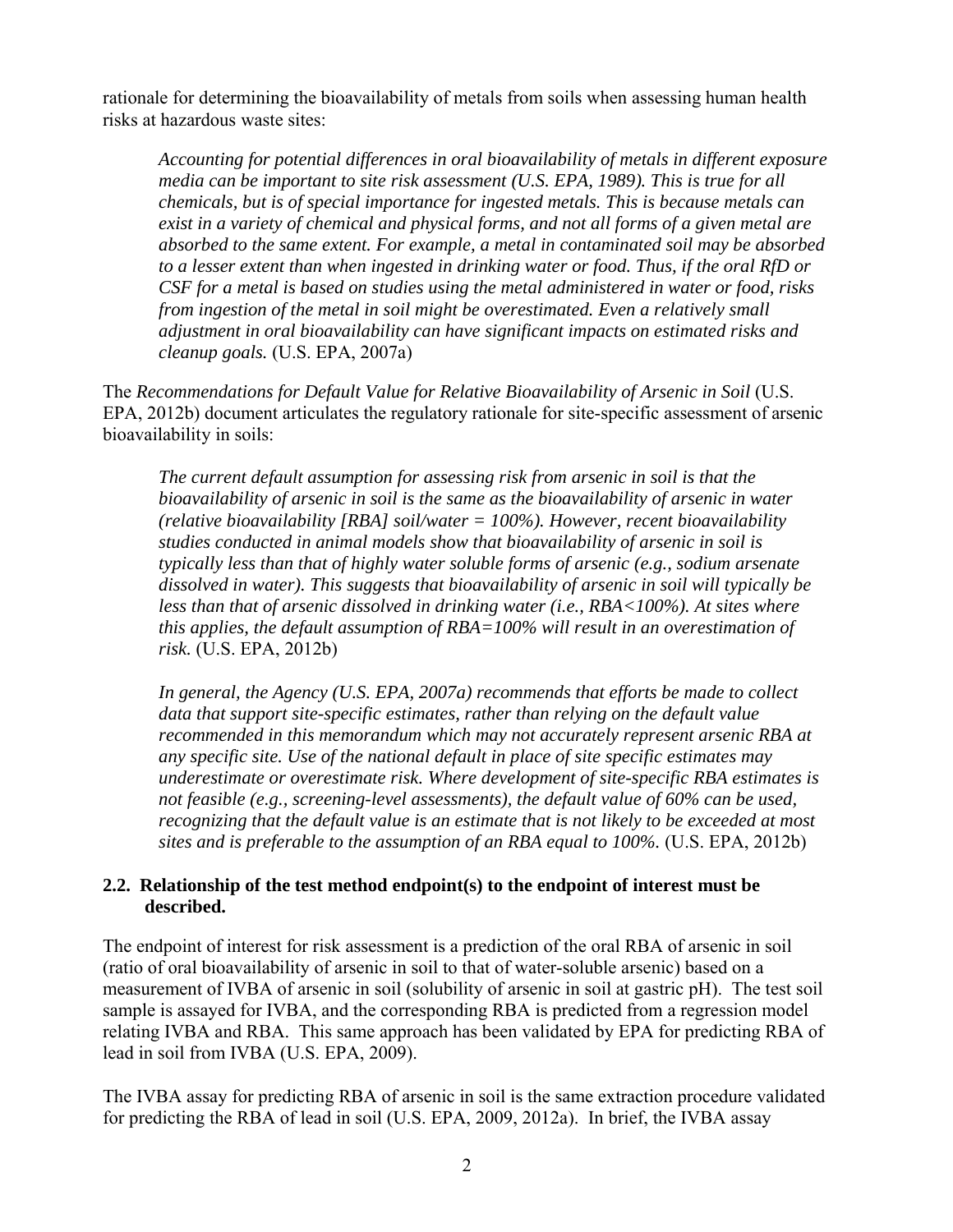consists of incubating a 1 g soil sample with end-over-end mixing in 100 mL of 0.4 M glycine buffer (pH 1.5) for 1 hour at 37°C (body temperature).

The regression model for predicting RBA of arsenic in soil from IVBA is based on a metaanalysis of concordant data from studies in mice and swine (Bradham et al., 2011, 2013; Brattin et al., 2013; Juhasz et al., 2009, 2014a). Data were combined into a validation dataset consisting of paired IVBA and RBA measurements made on 83 soils collected from different sites and mineral types, including mining, smelting, and pesticide or herbicide application (see Section 2.3 for mineral types). Paired measurements of IVBA and RBA for each of the 83 soil samples were included in a weighted linear regression model (Equation 1) in which IVBA and RBA were based on their respective variances (1/variance). The estimated slope is  $0.79 \pm 0.01$  (SE) and intercept is  $3.0 \pm 0.1$  (SE). The equation of the model is:

$$
RBA(\%) = 0.79 \cdot IVBA(\%) + 3.0
$$
 Eq. (1)

This model explains approximately 87% of the variance in RBA (weight-adjusted  $R^2 = 0.87$ ). The 95% prediction limit for a single RBA measurement was  $\pm$ 19% RBA. A detailed description of the derivation of the regression model is provided in Diamond et al. (2016). This regression model could be updated periodically by incorporating more data sets as they become available.

 **description of the materials needed, a description of what is measured and how it is 2.3. A detailed protocol for the test method must be available and should include a measured, acceptable test performance criteria (e.g., positive and negative control responses), a description of how data will be analyzed, a list of the materials for which the test results are applicable, and a description of the known limitations of the test, including a description of the classes of materials that the test can and cannot accurately assess.** 

*Standard Operating Procedure:* The arsenic IVBA assay extraction protocol is the same as SOP 92000.2-86 for the IVBA assay for lead in soil (U.S. EPA, 2012a, 2017). EPA has developed an SOP specifically for arsenic that includes the SOP 09000.2-86 extraction protocol along with the corresponding analytical procedures for measuring arsenic in the soil and soil-like materials and extracts. The IVBA method is included under the validated methods tab on the SW-846 website as Method 1340 for lead, which will be updated to include arsenic.

Aside from the standard laboratory glassware, reagents, supplies, and equipment, the materials needed for the IVBA assay include 0.4 M glycine (free base, reagent-grade glycine in deionized water, adjusted to a pH of  $1.50 \pm 0.05$  at 37 $\degree$ C using trace metal-grade concentrated hydrochloric acid), and either a water bath or an incubated air chamber with sample rotator is necessary for the extraction of the samples at 37°C. In addition, reference standards NIST 2710a SRM or Flat Creek SRM need to be purchased for use as the control soils in the QA/QC samples. These materials and equipment do not require a large investment from laboratories interested in performing the IVBA assay.

The IVBA assay is meant to measure the fraction of the amount of ingested arsenic that would be solubilized at the low pH of the stomach. The samples are sieved at  $150 \mu m$  to mimic the fraction of soil that is likely to stick to human hands and thereby be ingested (U.S. EPA, 2016). The samples are then extracted in a 0.4 M glycine solution, pH 1.5 at 37°C for 1 hour with rotation to mimic gastric conditions. Following the extraction by IVBA assay, the concentration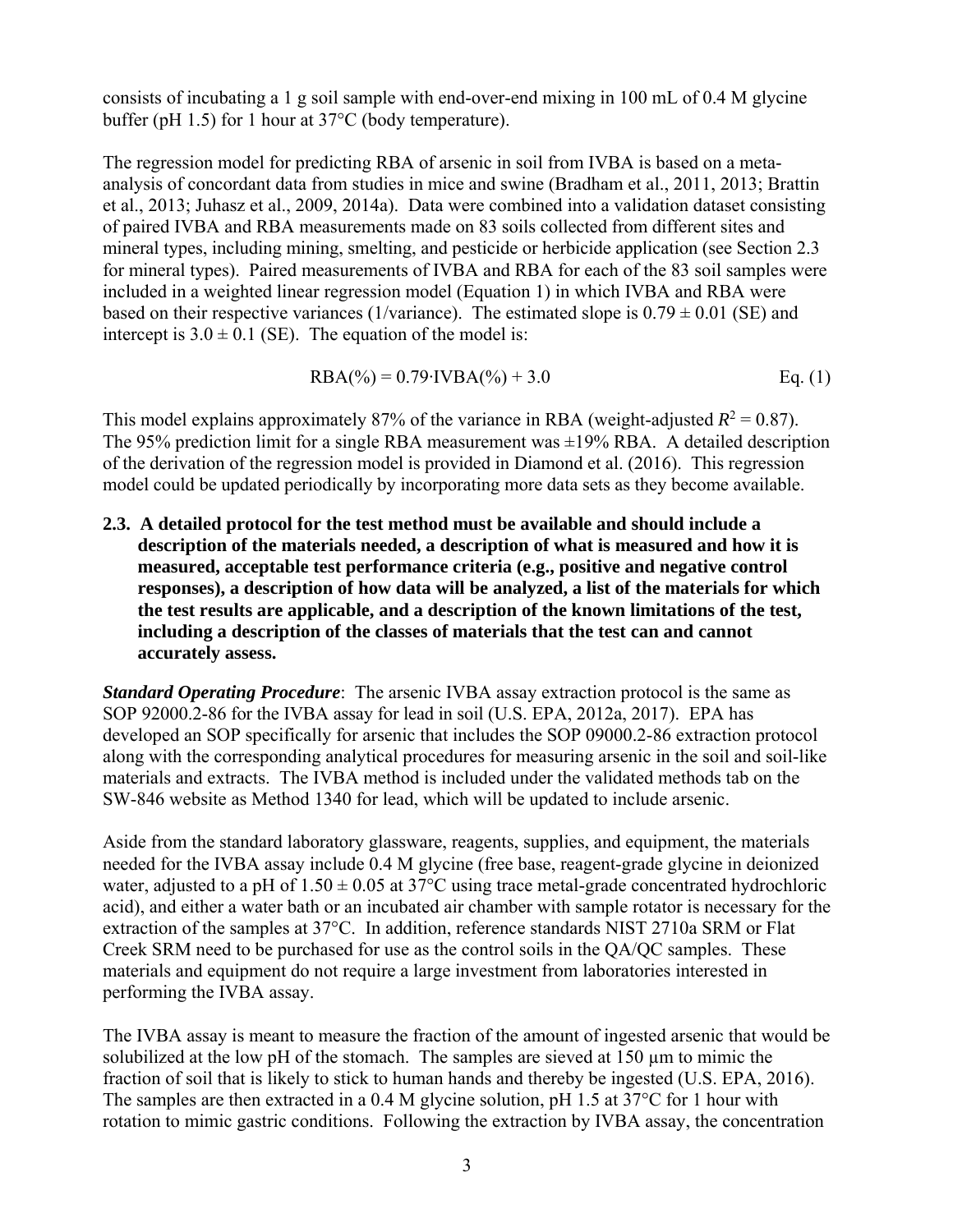of arsenic in the extraction solution is measured by ICP-MS or ICP-AES. The total concentration of arsenic in the sample is measured by SW-846 Method 3051A.

As part of the quality control/quality assurance for the IVBA assay, the method requires that a set of quality control samples be run in a batch of samples. Quality control samples are reagent blank (extraction fluid that is not run through the extraction procedure), method blank (extraction fluid that has been run through the extraction procedure), laboratory control sample (LCS; extraction fluid spiked with arsenic that is run through the extraction procedure), matrix spike (spiked matrix, e.g., soil, that is run through the extraction procedure), duplicate sample, and control soil. Control limits and frequency for each quality control sample for arsenic are shown in Table 1.

| <b>Quality Control Samples</b>   | <b>Frequency</b>                            | <b>Control Limits for Arsenic</b>    |
|----------------------------------|---------------------------------------------|--------------------------------------|
| Reagent blank                    | once per batch<br>(minimum 1 in 20 samples) | $\langle 25 \mu g/L \rangle$ arsenic |
| Method blank                     | once per batch<br>(minimum 1 in 20 samples) | $<$ 50 µg/L arsenic                  |
| LCS(10 mg/L)                     | once per batch<br>(minimum 1 in 20 samples) | $85 - 115%$ recovery                 |
| Matrix spike $(10 \text{ mg/L})$ | once per batch<br>(minimum 1 in 10 samples) | $75 - 125\%$ recovery                |
| Duplicate sample                 | once per batch<br>(minimum 1 in 10 samples) | $\pm 20\%$ RPD                       |
| NIST 2710a <sup>a</sup>          | once per batch<br>(minimum 1 in 20 samples) | $32.9 - 49.1\%$                      |

**Table 1. Recommended Control Limits for Quality Control Samples for Arsenic** 

RPD = Relative percent difference

a Appendix A

The % IVBA for a sample is determined from the analytical results by Equation 2.

$$
IVBA(*) = [(As_{ext} \times V_{ext})/(As_{soil} \times Soil_{mass}) \times 100
$$
 Eq. (2)

where:

 $\text{A}_{\text{Sext}}$  = mass concentration of arsenic in the IVBA extract (mg/L)

 $V_{\rm ext}$  $=$  IVBA extract solution volume  $(L)$ 

- $\mathrm{As}$ <sub>soil</sub> = total arsenic concentration (as determined by SW-846 Method 3051A or equivalent) (mg/kg)
- Soil<sub>mass</sub> = mass of soil extracted by IVBA (kg)

Equation 1 is applied to the % IVBA results to determine the % RBA (see section 2.2).

 *Applicable test materials*: Application of the IVBA method SOP is expected to yield predictions of RBA for individual soil samples that fall within the prediction interval of the assay  $(\pm 19 \text{ RBA\%})$ . The prediction interval was based on results from various sources, including mining, smelting, or pesticide applications. Although arsenic mineralogy has not been evaluated for all soils in the data set, the following arsenic mineral phases were identified: sorbed As<sup>V</sup> and As<sup>III</sup>, arsenic trioxide, arsenopyrite, lollingite, realgar, scorodite, and a variety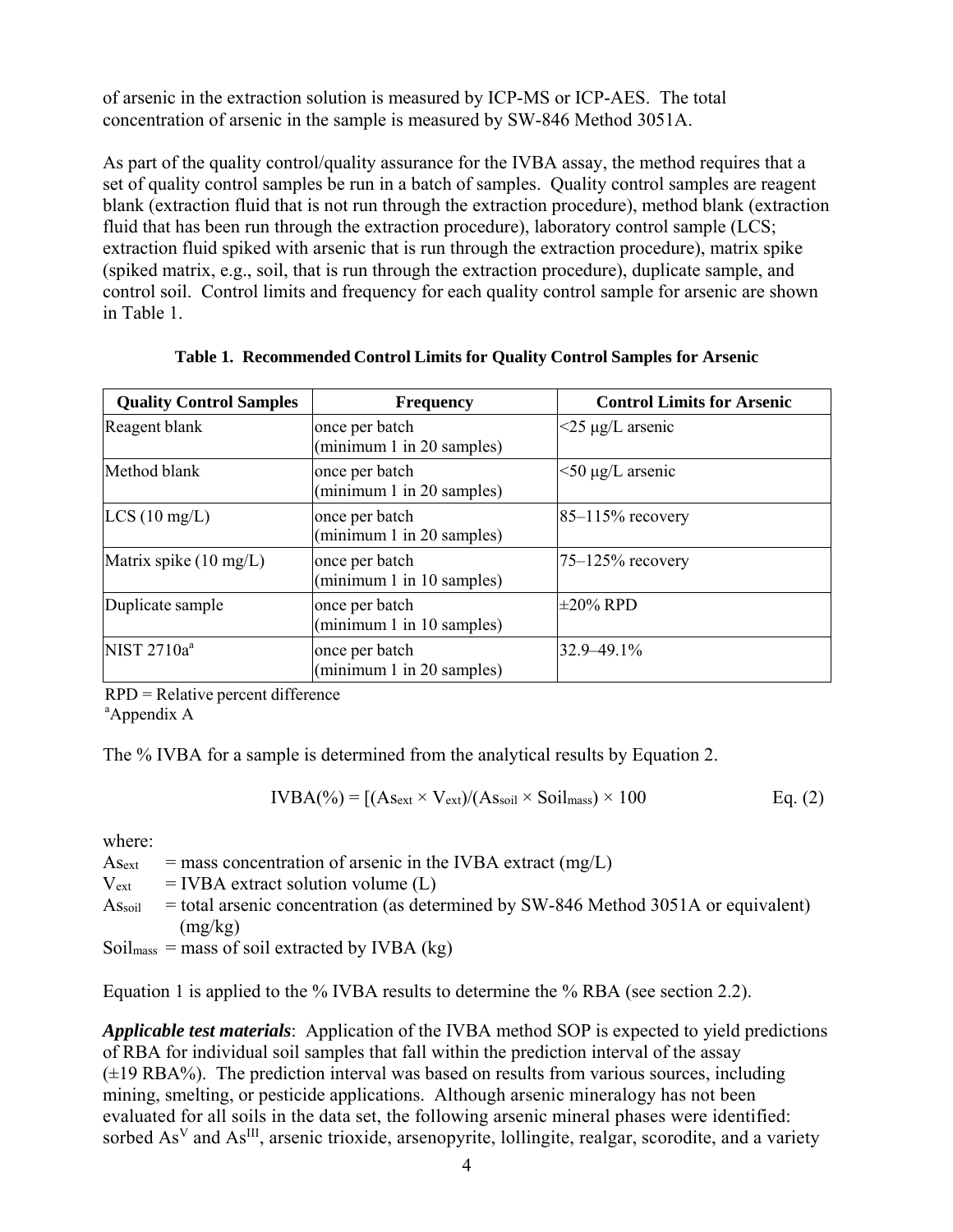applicability of the method should be refined and expanded. of arsenic-metal oxides (Bradham et al*.*, 2011, 2013, 2015; Brattin et al., 2013; Juhasz et al., 2007). It is possible that some soils may fall outside of the established prediction interval as a result of an unusual arsenic mineralogy or soil composition not represented in the validation dataset. Therefore, whenever a sample is suspected of containing an unusual and/or untested source material or arsenic mineralogy, this should be identified as a potential data gap and source of uncertainty in the resulting prediction of RBA. As additional samples with a variety of new and different arsenic forms are tested by both *in vivo* and *in vitro* methods, the range of

*Assay limitations*: The following uncertainties may apply to applications of the IVBA assay.

- **i.** Sample arsenic concentration limits: The arsenic concentrations of soils tested in the development of the regression model relating IVBA and RBA and its associated prediction interval for the IVBA assay ranged from 40 to 13,000 ppm. This validation range should be sufficient for most applications of the methodology. Although there is no basis for predicting what errors would necessarily be introduced into the predictions of RBA if sample concentrations outside this range were used in the IVBA assay, use of such samples without validating comparisons with results of an *in vivo* assay will introduce additional uncertainty into estimates of RBA. However, applications of the IVBA assay to such high arsenic concentrations (e.g.,  $>7,000$  ppm) are unlikely to change risk management decisions; thus, this limitation is not a serious constraint for the utility of the method to support cleanup decisions. If additional data suggests modification of the limits, then the Agency will issue additional guidance. In addition, the minimum soil concentration in the sample is determined by that which is measurable in the assay using the SOP.
- **ii. Particle size**: Soil samples in the validation dataset were sieved for particles less than 250 μm. Particle size can be expected to affect dissolution of arsenic embedded in soil particles (Karna et al., 2017). Therefore, additional uncertainty will be associated with RBA estimates from IVBA assays of soil samples having particle sizes excluded from the validation dataset (i.e.,  $>250 \mu m$ ) U.S. EPA recommends a sieving size of  $\leq 150 \mu m$  to represent the particle fraction having the highest likelihood of incidental ingestion (Ruby and Lowney, 2012; U.S. EPA, 2016). Arsenic IVBA in soils sieved to  $\leq$  250 µm were not different from IVBA measured in soils sieved to  $\leq$ 150  $\mu$ m (Karna et al., 2017).
- a test soil and converts this to an estimate of RBA using a regression equation estimated *vivo*) might be either higher or lower than the predicted value. The 95% prediction limit from IVBA. In general, the most likely estimate of RBA is the most appropriate value **iii. Uncertainty in predicted RBA value**: The IVBA assay for arsenic measures IVBA for from a meta-analysis of 83 samples. The predicted RBA is the most likely (highest probability) estimate corresponding to the IVBA, but the actual RBA (if measured *in*  for the arsenic IVBA-RBA regression model is relatively narrow in the context of its application to risk assessment,  $\pm 19$  RBA%. This means that there will be a 95% probability that individual RBA measurements will be  $\pm 19$  of the RBA% predicted for use in risk assessments because there is an equal probability of the true RBA being above or below the predicted value; however, other values from within the RBA prediction interval could also be evaluated as part of an uncertainty analysis.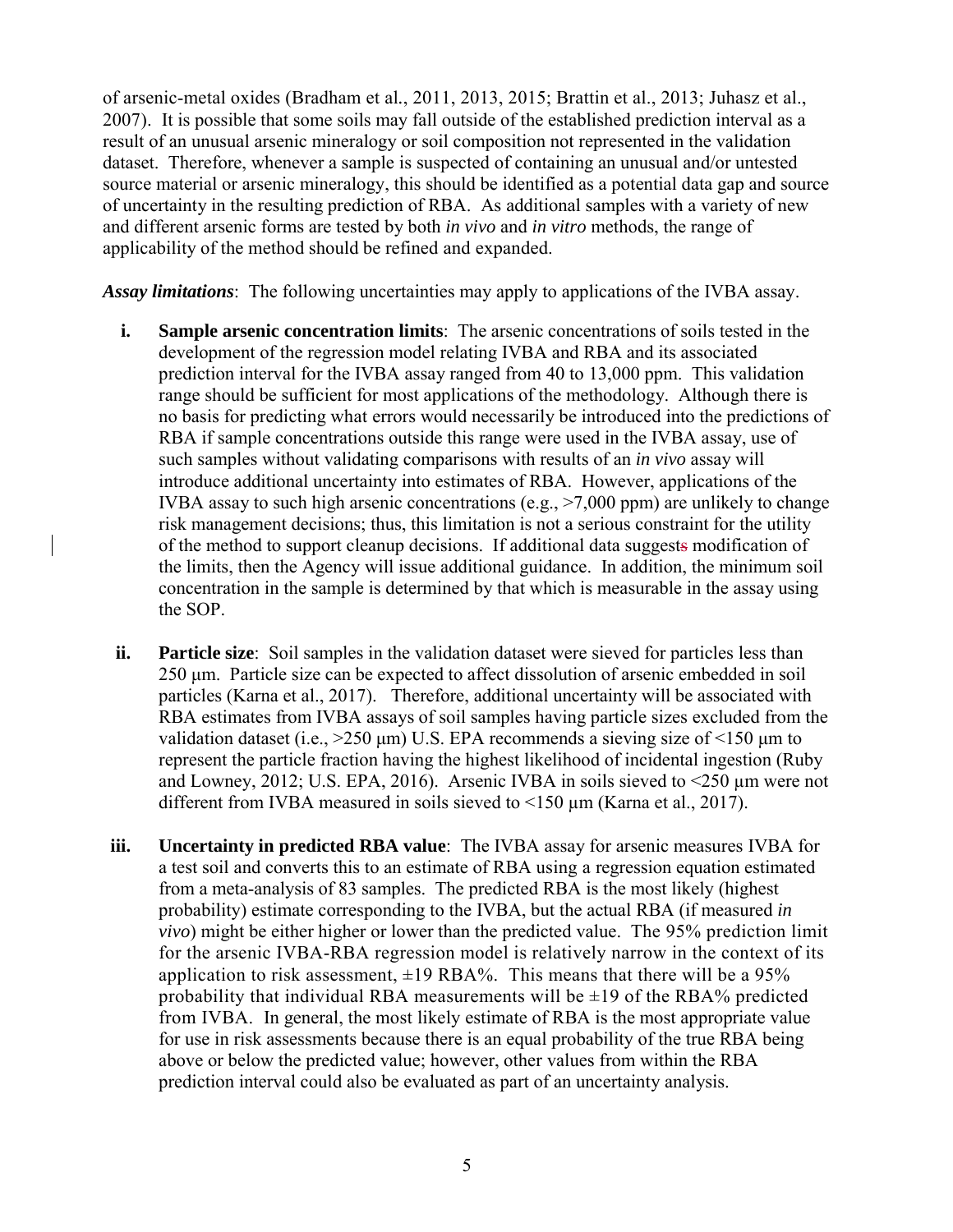**iv. Predicting RBA in humans**: The IVBA assay was developed to predict arsenic RBA in humans, although there are no data in humans to provide a direct validation of RBA predictions in humans. Therefore, the arsenic IVBA assay was evaluated with estimates of RBA made from studies conducted in two different juvenile swine bioassays and a mouse bioassay. The use of animals for establishing arsenic RBA values to be used in regulatory contexts has several precedents: (1) a national default soil arsenic RBA, to be used when site-specific estimates are not available (it is always better to collect and analyze site-specific data than to rely on a default value), was derived based on a large sample of soil RBA measurements made in mice, monkeys, and swine (U.S. EPA, 2012a,c); (2) an IVBA assay was validated for predicting lead RBA based on soil RBA measurements made in a swine assay (U.S. EPA, 2009); and (3) animal bioassays (e.g., mice, monkeys, swine) remain valid for establishing site-specific soil arsenic and lead RBA, but are not recommended because it is better to run IVBA analyses on many samples (e.g., a statistical sample) than to rely on a smaller number of samples analyzed in animal bioassays (U.S. EPA, 2007b, 2010). Significantly greater costs and time to complete will limit the number of animal bioassays.

Although there is no quantitative support for discerning which animal bioassay provides a more accurate prediction of arsenic RBA in humans, RBA estimates obtained from the mouse and swine assays are in close agreement (Bradham et al., 2013; Juhasz et al., 2014b).

## **2.4. The extent of within-test variability and the reproducibility of the test within and among laboratories must have been demonstrated. The degree to which sample variability affects this test reproducibility should be addressed.**

Within-test variability: Precision of the IVBA protocol was assessed with analyses of soils included in the validation dataset, which included contributions from three laboratories. Each laboratory achieved consistent and relatively low coefficients of variation (CV=standard deviation/mean): 2.1, 4.0, and <5% (Brattin et al., 2013; Diamond et al., 2016).

 laboratory variability (coefficient of variation, CV) ranged from 1.3 to 11.0%. The inter-*Inter-laboratory reproducibility*: An inter-laboratory comparison of the IVBA was conducted with four participating laboratories: ACZ Laboratories Inc.; EPA Region 7 laboratory; EPA Region 8 laboratory; and University of Colorado at Boulder (Brattin et al., 2013). Each laboratory applied the IVBA method to analyses (in triplicate) of 12 test soils. Average withinlaboratory coefficient ranged from 2.2 to 15% (mean: 5.4%).

*Effects of sample variability:* The prediction interval for the IVBA assay was derived based on analysis of 83 soil samples from a variety of site types: mining, smelting, or pesticide application. The IVBA range for the soil samples was  $0-80\%$  (mean:  $27.2 \pm 20$  SD). The within-laboratory coefficient of variation for IVBA was <0.05 (Diamond et al., 2016).

### **2.5. The test method performance must have been demonstrated using reference materials or test materials representative of the types of substances to which the test method will be applied, and should include both known positive and known negative agents.**

 *Performance with reference materials*: Precision of the IVBA protocol was assessed with replicate arsenic analyses of standard reference materials (SRMs; National Institute of Standards and Technology [NIST] SRM 2710A) conducted by the EPA Office of Research and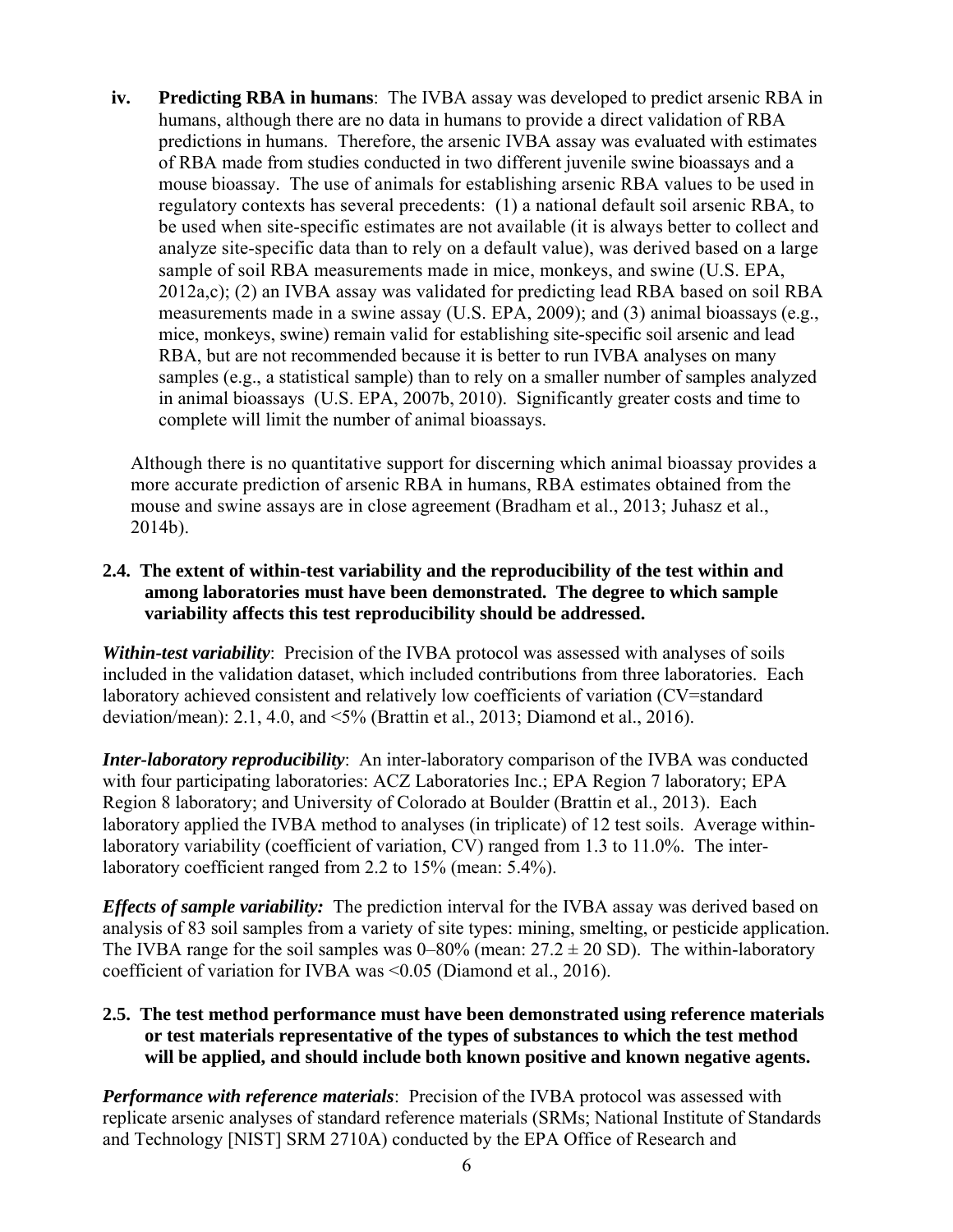Development National Exposure Research Laboratory [ORD NERL]) over several years (Appendix B). The mean relative percent difference ranged from -10.2 to 9.6% (mean: -0.14  $\pm$ 5.3% SD).

 *Performance with representative materials*: The prediction interval for the IVBA assay was derived based on analysis of samples having a variety of arsenic mineral phases from a variety of different types of sites: mining, smelting, and pesticide application.

## **2.6. Sufficient data should be provided to permit a comparison of the performance of a proposed substitute test with that of the test it is designed to replace.**

 typical applications of the assay for site risk assessment (mining, smelting, and or pesticide The IVBA assay is a cost-effective and time-saving alternative to *in vivo* RBA assays that can improve data quality by increasing the number of samples analyzed while reducing costs and turnaround time. For the dataset used to derive the regression model, the model accounted for approximately 87% of the observed variance in RBA. The 95% prediction interval for the model is  $\pm$ 19 RBA%, based on 83 soil samples from a variety of site types that are expected to be application). The standard errors for the RBA estimates for this sample of 83 soils ranged from 0.2 to 20% (median 2%), and the ratios of the SE to the mean RBA (SE/mean) ranged from 0.02 to 0.48 (median 0.09).

### **2.7. Data supporting the validity of a test method should be obtained and reported in accordance with Good Laboratory Practices (GLPs).**

Data supporting validity of the IVBA assay are reported in detail in a published report (Diamond et al., 2016). Data used in the analysis is provided in Appendix C.

## **2.8. Data supporting the assessment of the validity of the test method must be available for review.**

Data supporting the assessment of the validity of the IVBA assay are available online at http://www.tandfonline.com/doi/full/10.1080/15287394.2015.1134038.

## **2.9. The methodology and results should have been subjected to independent scientific review.**

The arsenic IVBA methodology was reviewed by EPA scientists and evaluated in several peerreviewed publications (Bradham et al., 2011, 2013, 2015; Brattin et al., 2013; Juhasz et al., 2009, 2014a,b). The report describing derivation of the prediction regression model was reviewed by the EPA Office of Superfund Remediation and Technology Innovation (OSRTI) Technical Review Workgroup Bioavailability Committee, EPA ORD peer-review for release of publication, and editorial peer-review for publication (Diamond et al., 2016).

## **2.10. The method should be time and cost effective.**

 Costs of assessment of a soil sample using the IVBA assay are expected to range from approximately 10-fold to 100-fold less than the costs of a bioassay. Time requirements for the IVBA assay are expected to range from approximately 10-fold to 50-fold less than that required to conduct an *in vivo* bioassay (i.e., days compared to several weeks). Additional cost and time efficiencies are expected for applications at sites where arsenic and lead are chemicals of interest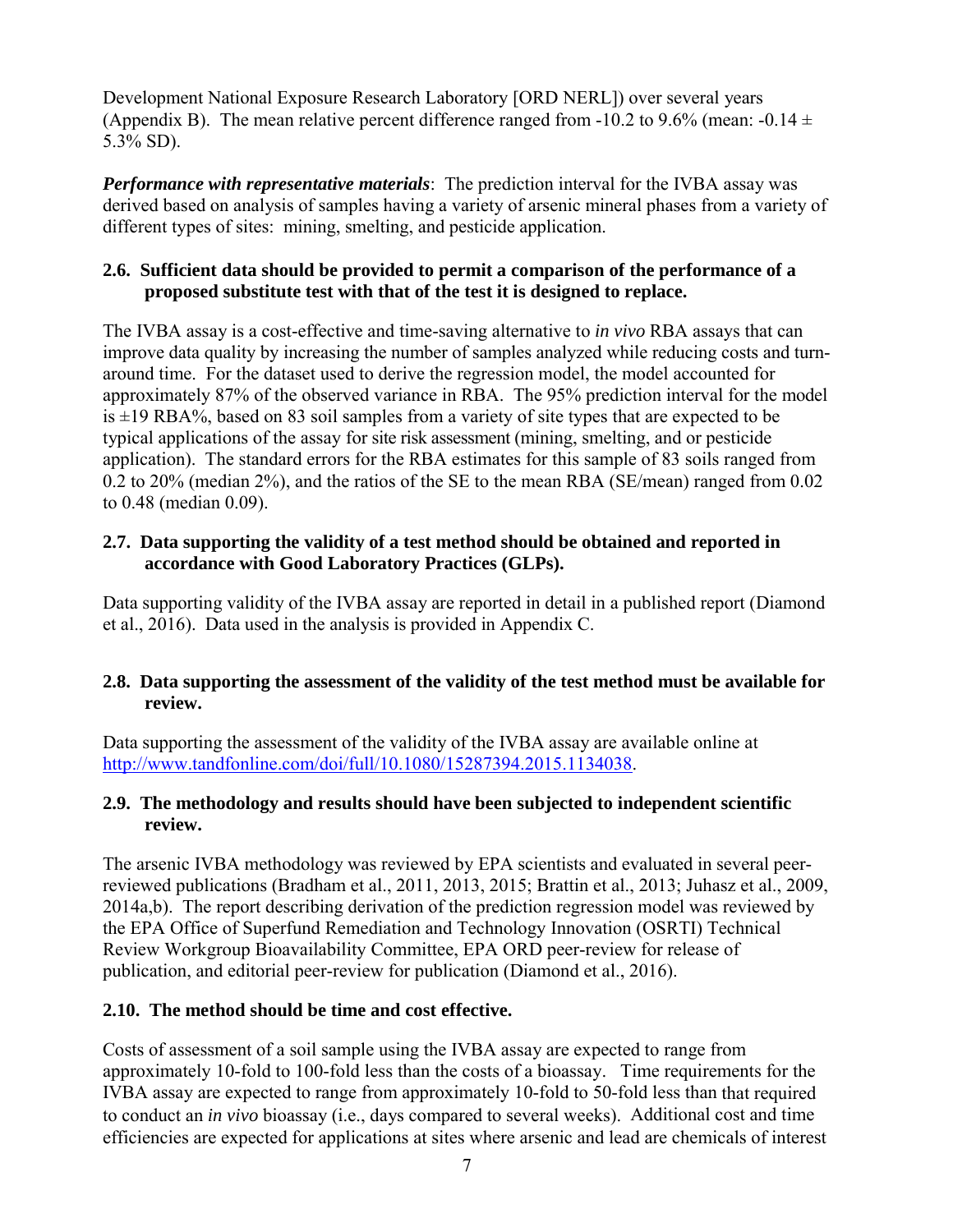because the same IVBA extraction protocol can be used to predict arsenic and lead RBA. These efficiencies can be used to analyze a greater number of samples.

#### **2.11. The method should be one that can be harmonized with similar testing requirements of other agencies and international groups.**

 pursuing the development of methods for *in vitro* assessment of RBA of arsenic and of other Other international efforts (e.g., Australia, Canada, European Union, United Kingdom) are metals and inorganic contaminants in soil. The IVBA assay is directly applicable to these national and international programs. It satisfies the Bioaccessibility Research Canada (BARC) acceptance criteria for use in risk assessment (BARC, 2016; Koch and Reimer, 2012) and the IVBA assay has been used widely to characterize soil arsenic bioaccessibility; recent examples of international use include reports from Africa, Australia, Canada, China, and Great Britain (Dodd et al., 2013; Ettler et al., 2012; Juhasz et al., 2015; Koch and Reimer 2012; Kribek et al., 2014; Li et al., 2015a,b; Meunier et al., 2010; Morales et al., 2015; Silvetti et al., 2014; Wang et al., 2012; Yang et al., 2015). The meta-analysis that forms the basis for the predictive regression model for RBA included contributors from the United States and Australia (Diamond et al., 2016). Various EPA and non-government laboratories provided data to support the validation.

## **2.12. The method should be suitable for international acceptance.**

The IVBA assay is suitable for international acceptance (see section 2.11 for further discussion).

#### **2.13. The method must provide adequate consideration for the reduction, refinement, and replacement of animal use.**

The IVBA assay replaces bioassays and will decrease the use of animals for assessing RBA of arsenic in soil.

## **3. Summary**

 be widely applicable to soil typically encountered at arsenic waste sites. Based on this The IVBA assay for arsenic has been evaluated against validation criteria established by EPA (U.S. EPA, 2007a) for validation of test methods to be used in a regulatory context. All validation criteria have been satisfied. SOPs have been established and tested for intralaboratory precision and inter-laboratory reproducibility. The quantitative relationship between the IVBA assay output and output from *in vivo* animal bioassays, which the IVBA assay is meant to replace, has been reliably established. The description in the method SOP is expected to yield predictions of RBA that fall within acceptable prediction limits for applications in arsenic site risk assessment. The prediction interval is based on assays of samples collected from a variety of arsenic mineral phases from a variety of different sites and, as a result, the method is expected to assessment, EPA concludes that the IVBA method is valid for predicting RBA of arsenic in soils in support of site-specific risk assessments. The following regression model is recommended for applications to risk assessment (Equation 1):

$$
RBA(\%)=IVBA(\%) \cdot 0.79+3.0(\%)
$$
 Eq. (1)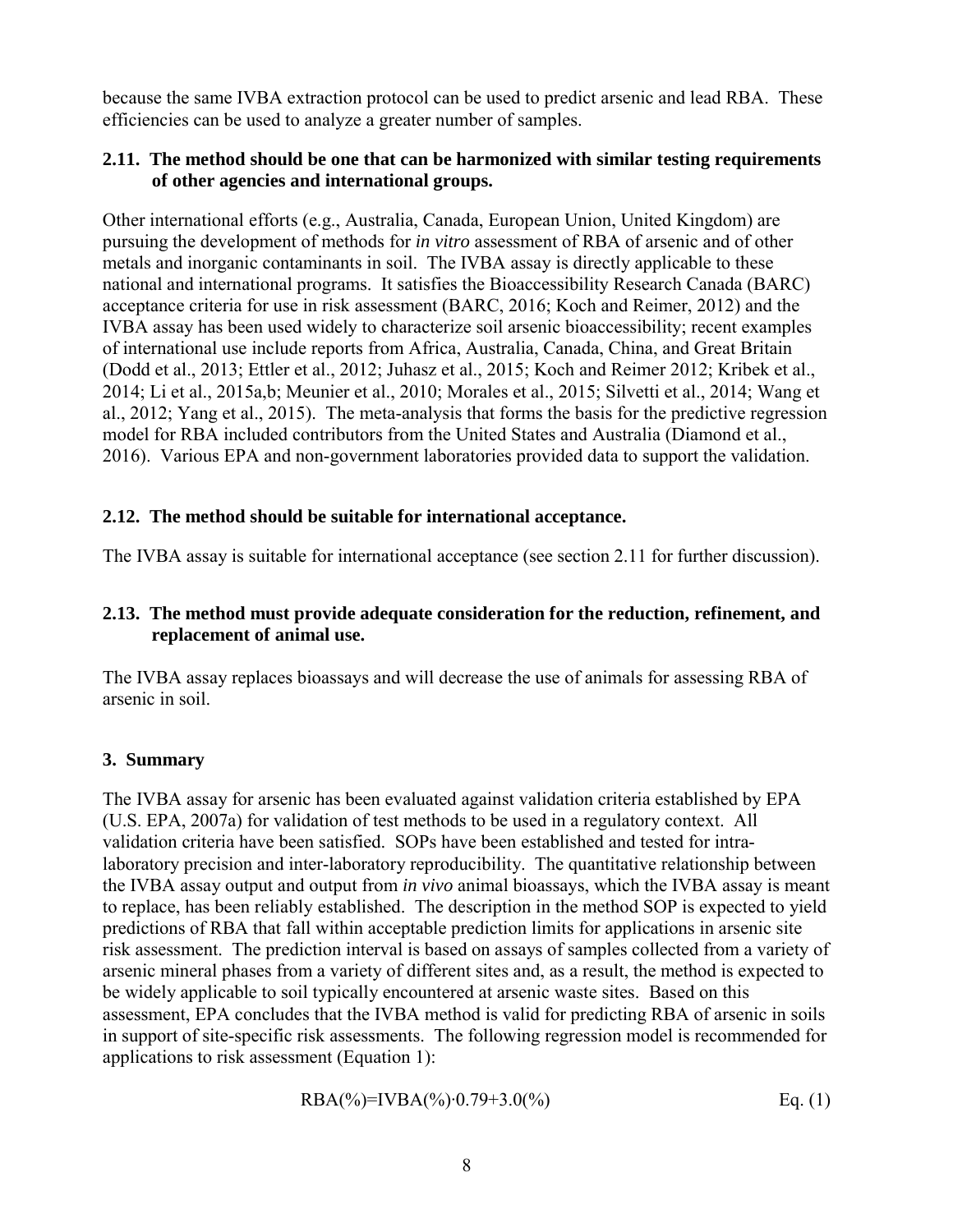The Agency strongly encourages use of this methodology when implemented in context with the decision framework described in its soil bioavailability guidance (U.S. EPA, 2007a).

## **4. References**

BARC (Bioaccessibility Research Canada). (2016) Checklist for minimum criteria for *in vitro*  bioaccessibility tests (June, 2014). Available online at http://bioavailabilityresearch.ca/downloads.html. Accessed January 26, 2016.

Bradham, KD; Scheckel, KG; Nelson, CM; Seales, PE; Lee, GE; Hughes, MF; Miller, BW; Yeow, A; Gilmore, T; Serda, SM; Harper, S; Thomas, DJ. (2011) Relative bioavailability and bioaccessibility and speciation of arsenic in contaminated soils. Environ Health Perspect 119:1629–1634.

Bradham, KD; Diamond, GL; Scheckel, KG; Hughes, MF; Casteel, SW; Miller, BW; Klotzbach, JM; Thayer, WC; Thomas, DJ. (2013) Mouse assay for determination of arsenic bioavailability in contaminated soils. J Toxicol Environ Health A 76:815–826.

Bradham, KD; Nelson, C; Juhasz, AL; Smith, E; Scheckel, K; Obenour, DR; Miller, BW; Thomas, DJ. (2015) Independent data validation of an *in vitro* method for the prediction of the relative bioavailability of arsenic in contaminated soils. Environ Sci Technol 49:6313–6318.

Brattin, W; Drexler, J; Lowney, Y; Griffin, S; Diamond, G; Woodbury, L. (2013) An *in vitro*  method for estimation of arsenic relative bioavailability in soil. J Toxicol Environ Health, Part A: Current Issues 76(7):458–478.

Diamond, GD; Bradham, KD; Brattin, WJ; Burgess, M; JW; Griffin, S; Hawkins, CA; Juhasz, AL; Klotzbach, JM; Nelson C; Lowney, YW; Scheckel, KG; Thomas, DJ. (2016) Predicting oral bioavailability of arsenic in soil from *in vitro* bioaccessibility. J Toxicol Environ Health, Part A: Current Issues. 79:165–173.

Dodd, M; Rasmussen, PE; Chenier, M. (2013) Comparison of Two *In Vitro* Extraction Protocols for Assessing Metals' Bioaccessibility Using Dust and Soil Reference Materials. Hum Ecol Risk Assess 19(4):1014–1027.

Ettler, V; Kribek, B; Majer, V; Knesl, I; Mihaljevic, M. (2012) Differences in the bioaccessibility of metals/metalloids in soils from mining and smelting areas (Copperbelt, Zambia). J Geochem Explor 113:68–75.

ICCVAM (Interagency Coordinating Committee on the Validation of Alternative Methods). (1997) Validation and Regulatory Acceptance of Toxicological Test Methods: A Report of the Ad Hoc Coordinating Committee on the Validation of Alternative Methods. NIH Publication 97-3981. National Institute of Environmental Health Sciences, Research Triangle Park, N.C. Available online at http://ntp.niehs.nih.gov/iccvam/docs/about\_docs/validate.pdf. Accessed January 26, 2016.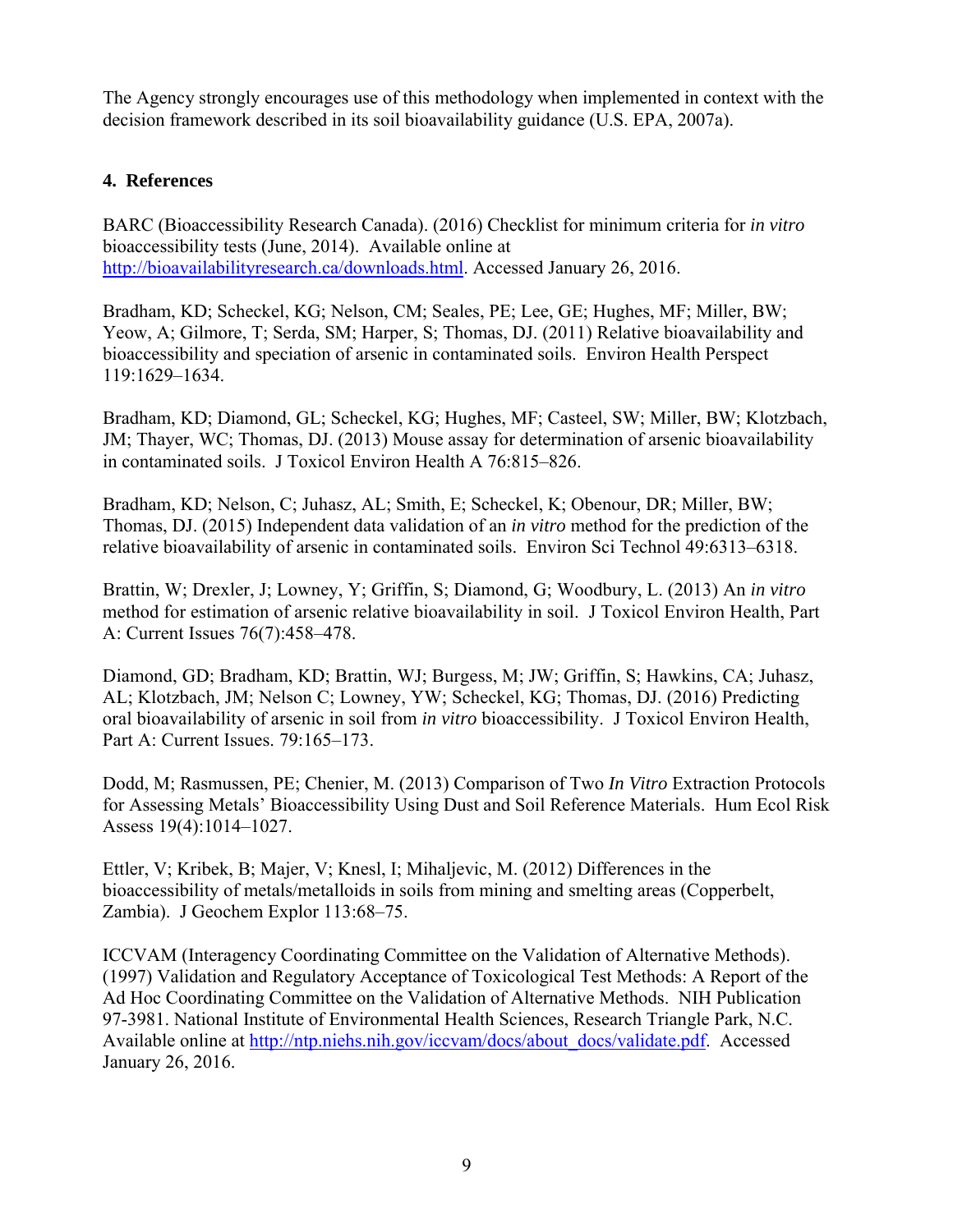Juhasz, AL; Smith, E; Weber, J; Rees, M; Rofe, A; Kuchel, T; Sansom, L; Naidu, R. (2007) *In vitro* assessment of arsenic bioaccessibility in contaminated (anthropogenic and geogenic) soils. Chemosphere 69:69–78.

Juhasz, AL; Weber, J; Smith, E; Naidu, R; Rees, M; Rofe, A; Kuchel, T; Sansom, L. (2009) Assessment of four commonly employed in vitro arsenic bioaccessibility assays for predicting *in vivo* relative arsenic bioavailability in contaminated soils. Environ Sci Technol 43:9487–9494.

Juhasz, AL; Herde, P; Herde, C; Boland, J; Smith, E. (2014a) Validation of the predictive capabilities of the Sbrc-G *in vitro* assay for estimating arsenic relative bioavailability in contaminated soils. Environ Sci Technol 48:12962–12969.

Juhasz, AL; Smith, E; Nelson, C; Thomas, DJ; Bradham, K. (2014b) Variability associated with As *in vivo-in vitro* correlations when using different bioaccessibility methodologies. Environ Sci Technol 48:11646–11653.

Juhasz, A.L., Herde, P., Herde, C., Boland, J., Smith, E. (2015) Predicting Arsenic Relative Bioavailability Using Multiple *In Vitro* Assays: Validation of in Vivo-in Vitro Correlations. Environ Sci Technol 49(18):11167–11175.

Karna, R.R., Noerpel, M., Betts, A.R., Scheckel, K.G. (2017) Lead and arsenic bioaccessibility and speciation as a function of soil particle size. J. Environ. Qual. DOI:10.2134/jeq2016.10.0387

Koch, I; Reimer, KJ. (2012) Bioaccessibility extractions for contaminant risk assessment. In: Comprehensive Sampling and Sample Preparation, Volume 3; Pawliszyn, J; Le, XC; Li, X; et al.; Eds. Elsevier, Academic Press: Oxford, UK, pp 487–507.

Kribek, B; Majer, V; Pasava, J; Kamona, F; Mapani, B; Keder, J; Ettler, V. (2014) Contamination of soils with dust fallout from the tailings dam at the Rosh Pinah area, Namibia: Regional assessment, dust dispersion modeling and environmental consequences. J Geochem Explor Part C 144:391–408.

Li, HB; Li, J; Zhu, YG; Juhasz, AL; Ma, LQ. (2015a) Comparison of arsenic bioaccessibility in house dust and contaminated soils based on four *in vitro* assays. Sci Total Environ 532:803–811.

Li, J; Li, K; Cui, XY; Basta, NT; Li, LP; Li, HB; Ma, LQ. (2015b) *In vitro* bioaccessibility and *in vivo* relative bioavailability in 12 contaminated soils: Method comparison and method development. Sci Total Environ 532:812–820.

Meunier, L; Wragg, J; Koch, I; Reimer, KJ. (2010) Method variables affecting the bioaccessibility of arsenic in soil. J Environ Sci Health A Tox Hazard Subst Environ Eng 45(5):517–526.

Morales, NA; Martinez, D; Garcia-Meza, JV; Labastida, I; Armienta, MA; Razo, I; Lara, RH. (2015) Total and bioaccessible arsenic and lead in soils impacted by mining exploitation of Feoxide-rich ore deposit at Cerro de Mercado, Durango, Mexico. Environ Earth Sci 73(7):3249– 3261.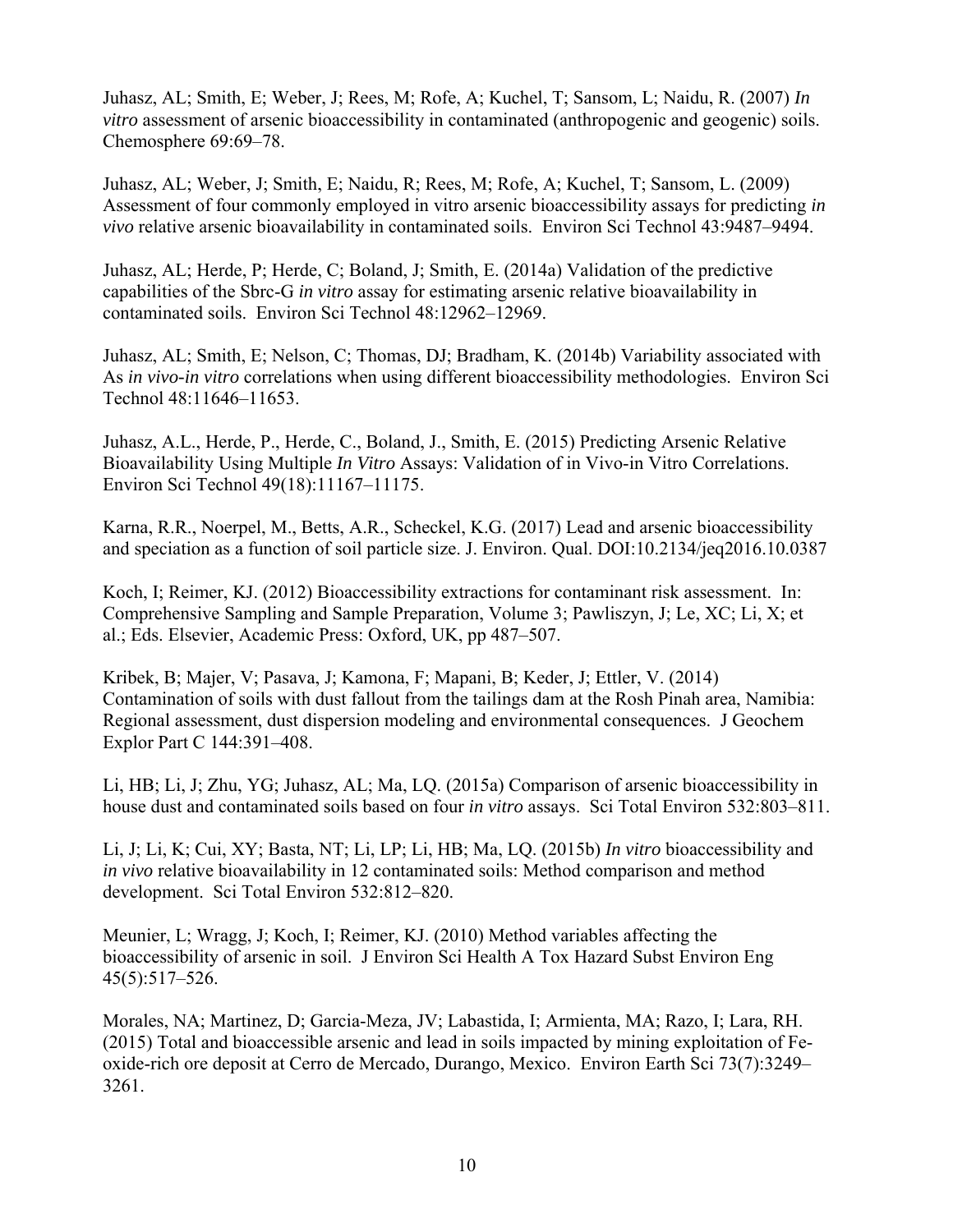Ruby, MV; Lowney YW. (2012) Selective soil particle adherence to hands: Implications for understanding oral exposure to soil contaminants. Environ Sci Technol 46:12759–12771.

Silvetti, M; Castaldi, P; Holm, PE; Deiana, S; Lombi, E. (2014) Leachability, bioaccessibility and plant availability of trace elements in contaminated soils treated with industrial by-products and subjected to oxidative/reductive conditions. Geoderma 214–215:204–212.

U.S. EPA (U.S. Environmental Protection Agency). (1989) Risk Assessment Guidance for Superfund. Volume I. Human Health Evaluation Manual (Part A). EPA/540/1-89/002 (as cited in U.S. EPA 2007a).

U.S. EPA (U.S. Environmental Protection Agency). (2007a) Guidance for Evaluating the Bioavailability of Metals in Soils for Use in Human Health Risk Assessment. OSWER 9285.7 80. May 2007. Available online at http://semspub.epa.gov/src/document/HQ/175333. Accessed January 26, 2016.

U.S. EPA (U.S. Environmental Protection Agency). (2007b) Estimation of Relative Bioavailability of Lead in Soil and Soil-like Materials Using *In Vivo* and *In Vitro* Methods. OSWER 9285.7-77. May 2007. Available online at http://semspub.epa.gov/src/document/HQ/175416. Accessed January 26, 2016.

U.S. EPA (U.S. Environmental Protection Agency). (2009) Validation Assessment of *In Vitro*  Lead Bioaccessibility Assay for Predicting Relative Bioavailability of Arsenic in Soils and Soillike Materials at Superfund Sites. U.S. Environmental Protection Agency, Office of Solid Waste and Emergency Response: Washington, DC. OSWER 9200.3-51. Available online at http://semspub.epa.gov/src/document/HQ/175417. Accessed January 26, 2016.

U.S. EPA (U.S. Environmental Protection Agency). (2010) Relative Bioavailability of Arsenic in Soils at 11 Hazardous Waste Sites using *In Vivo* Juvenile Swine. OSWER 9200.0-76. June 2010. Available online at http://semspub.epa.gov/src/document/HQ/175341 and http://semspub.epa.gov/src/document/HQ/175340 (Appendix A). Accessed January 26, 2016.

U.S. EPA (U.S. Environmental Protection Agency). (2012a) Standard Operating Procedure for an *In Vitro* Bioaccessibility Assay for Lead in Soil. EPA 9200.2-86. April 2012. Available online at http://semspub.epa.gov/src/document/HQ/174533. Accessed January 26, 2016.

U.S. EPA (U.S. Environmental Protection Agency). (2012b) Recommendations for Default Value for Relative Bioavailability of Arsenic in Soil. U.S. Environmental Protection Agency, Office of Solid Waste and Emergency Response: Washington, DC. OSWER 9200.1-113. Available online at http://semspub.epa.gov/work/11/175338.pdf. Accessed January 26, 2016.

U.S. EPA (U.S. Environmental Protection Agency). (2012c) Compilation and Review of Data on Relative Bioavailability of Arsenic in Soil. U.S. Environmental Protection Agency, Office of Solid Waste and Emergency Response: Washington, DC. OSWER 9200.1-113. Available online at http://nepis.epa.gov/Exe/ZyPDF.cgi/P100FKWO.PDF?Dockey=P100FKWO.pdf. Accessed January 26, 2016.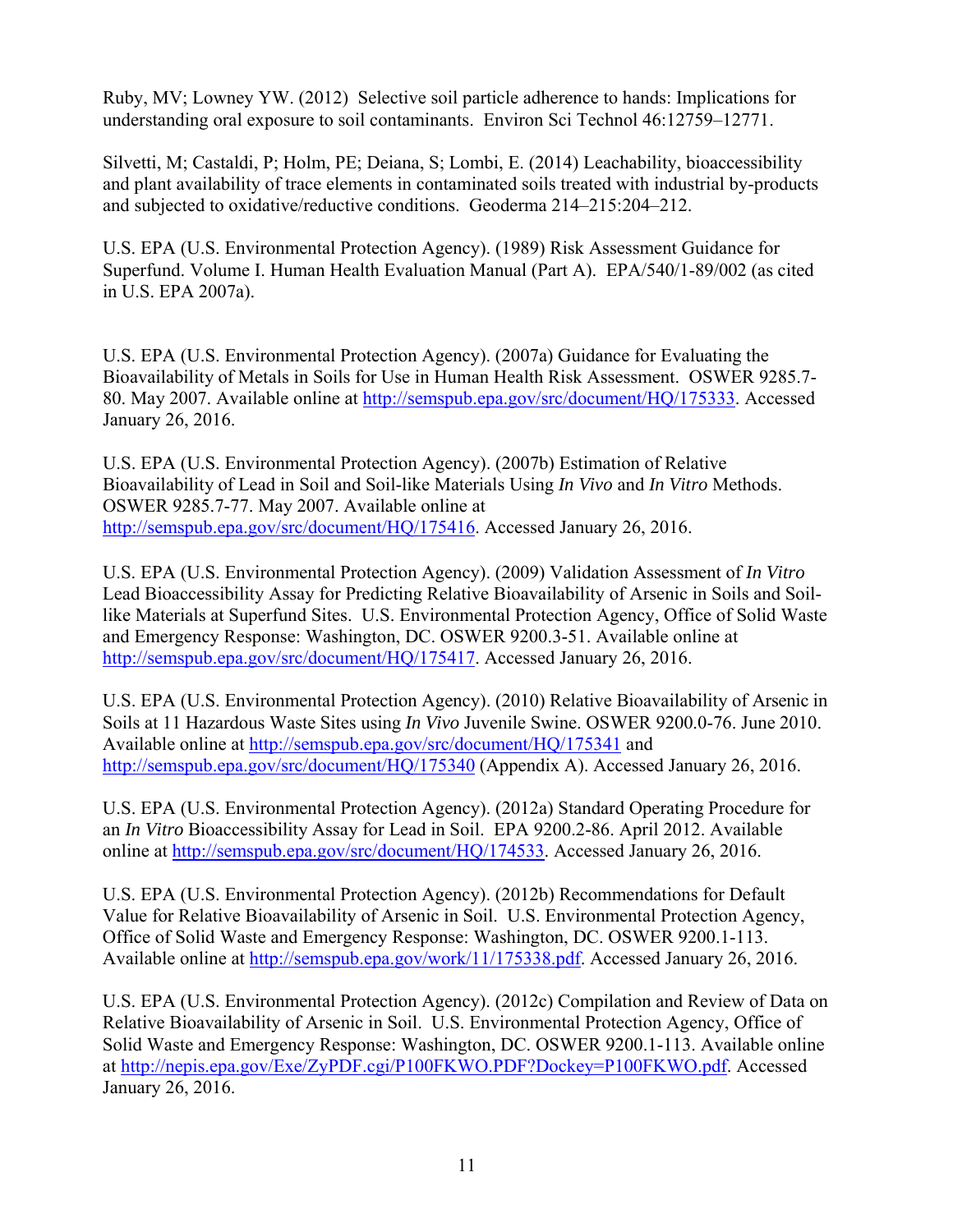U.S. EPA (U.S. Environmental Protection Agency). (2016) Recommendations for Sieving Soil and Dust Samples at Lead Sites for Assessment of Incidental Ingestion. U.S. Environmental Protection Agency, Office of Solid Waste and Emergency Response: Washington, DC. OLEM Directive 9200.1-128. Available online at https://semspub.epa.gov/work/HQ/100000133.pdf. Accessed October 5, 2016.

U.S. EPA (U.S. Environmental Protection Agency). (2017) Standard Operating Procedure for an *In Vitro* Bioaccessibility Assay for Lead and Arsenic in Soil. OLEM 9200.2-164. February 2017. Available online at: not currently posted

Wang, C; Zhao, Y; Pei, Y. (2012) Investigation on reusing water treatment residuals to remedy soil contaminated with multiple metals in Baiyin, China. J Hazard Mat 237–238:240–246.

Yang, K; Im, J; Jeong, S; Nam, K. (2015) Determination of human health risk incorporating experimentally derived site-specific bioaccessibility of arsenic at an old abandoned smelter site. Environ Res 137:78–84.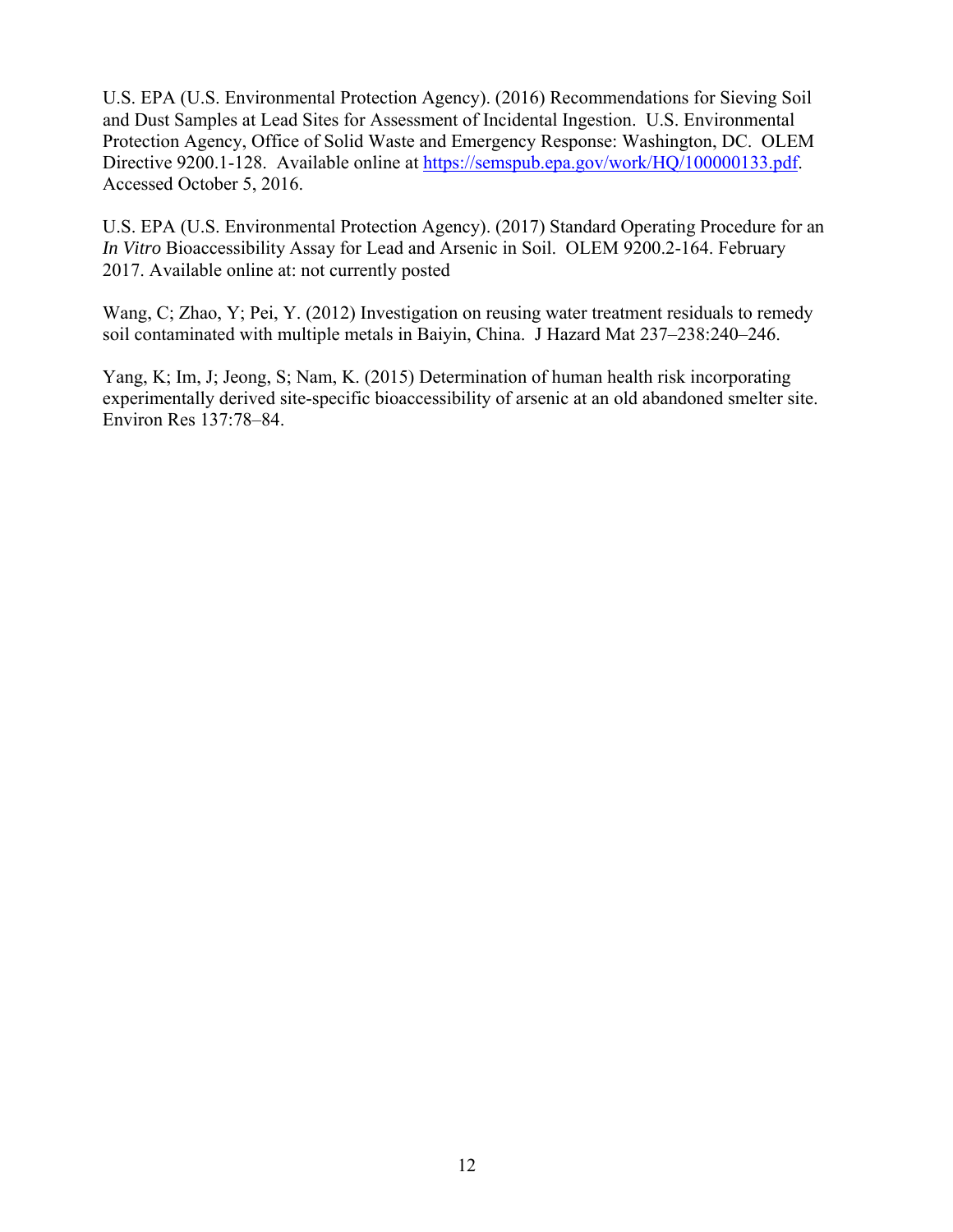#### **APPENDIX A**

#### **Provisional Reference Values for Arsenic IVBA of NIST 2710A Standard Reference Material**

Consensus values for In Vitro Bioaccessibility (IVBA) of arsenic in soil reference materials (RM) are needed to support the Standard Operating Procedures (SOP) for determination of arsenic IVBA in soil. EPA intends to conduct multi-laboratory evaluations of arsenic IVBA for NIST 2710A and USGS Flat Creek RMs. and has conducted similar evaluations of lead IVBA for these RMs. Until the arsenic IVBA evaluations are completed, EPA recommends using the provisional reference values for NIST 2710A in Table A-1. Although, the provisional reference values are based on data from only two laboratories, the estimated prediction interval (±20%) is in the range observed for lead IVBA reference values (Table A-2). The data on which the arsenic IVBA reference values are based are provided in Tables A-3 (summary) and A-4 (individual replicates).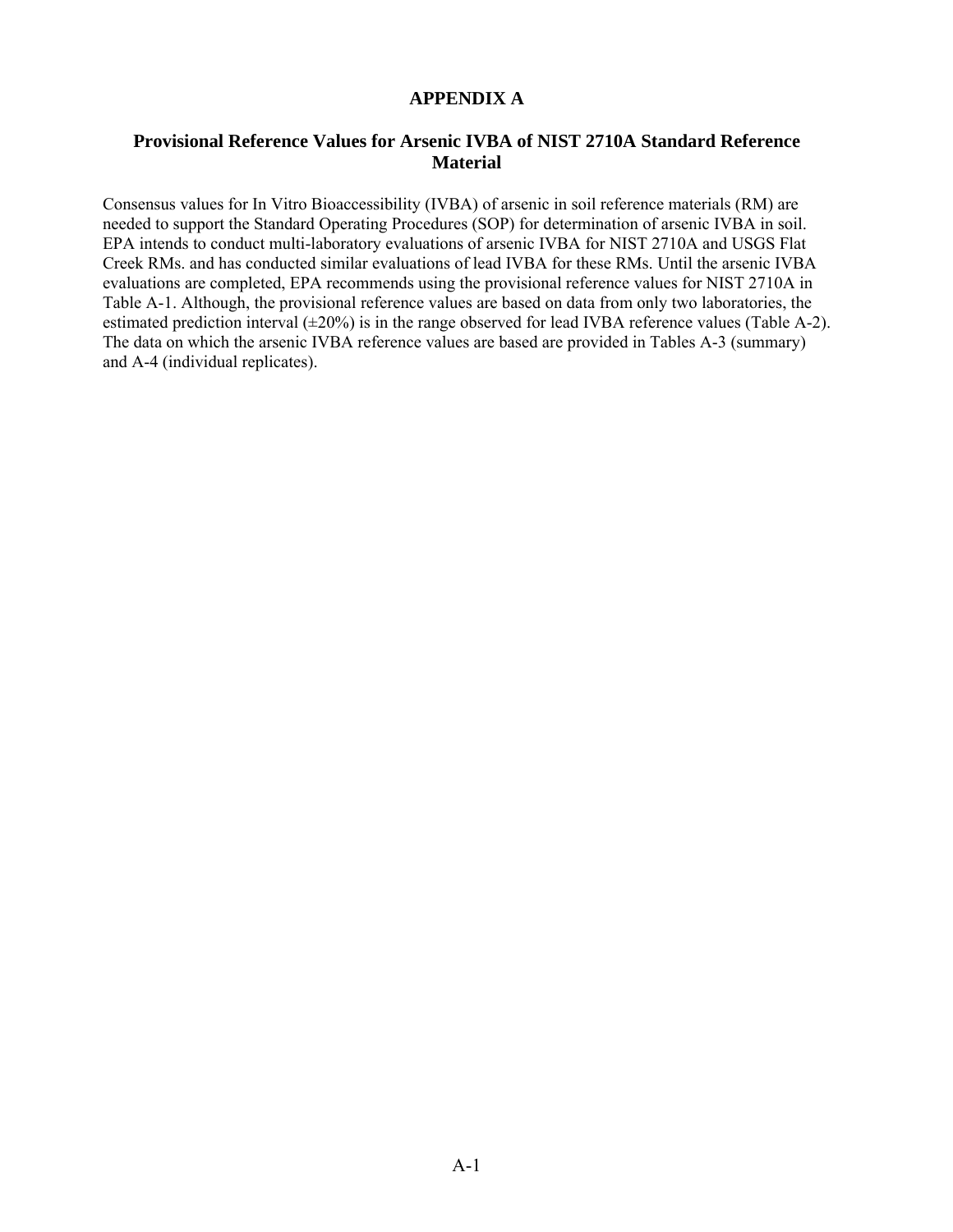| Table A-1. Recommended Provisional Reference Value for Arsenic IVBA% of NIST 2710A |  |  |  |  |  |  |  |  |
|------------------------------------------------------------------------------------|--|--|--|--|--|--|--|--|
|------------------------------------------------------------------------------------|--|--|--|--|--|--|--|--|

| Laboratory            | <b>Reference</b><br><b>Material</b> | Laboratory<br><b>Analysis</b> | <b>Total Soil</b><br><b>Arsenic Method   Units</b> |               | Number of<br><b>Replicates</b> | Lower 99%<br>Prediction<br>Limit | Mean | Upper $99\%$<br>Limit | <b>Prediction   PI as Percent  </b><br>of Mean |
|-----------------------|-------------------------------------|-------------------------------|----------------------------------------------------|---------------|--------------------------------|----------------------------------|------|-----------------------|------------------------------------------------|
| All Labs <sup>a</sup> | NIST2710A                           |                               | Arsenic IVBA NIST Certificate <sup>b</sup>         | $\frac{0}{0}$ | 131                            | 32.9                             | 41.0 | 49.                   | $\pm$ 19.8                                     |

aData provided by Karen Bradham (EPA PRD NERL) and John Drexler (University of Colorado) <sup>b</sup>NIST certificate median soil arsenic concentration: 1400 mg/kg

|  |  | Table A-2. Reference Values for Lead IVBA% of Standard Reference Materials |
|--|--|----------------------------------------------------------------------------|
|--|--|----------------------------------------------------------------------------|

| Laboratory                           | Reference<br><b>Material</b> | <b>Laboratory</b><br><b>Analysis</b> | <b>Total Soil Lead</b><br><b>Method</b> | Units         | Number of<br><b>Replicates</b> | Lower $99\%$<br>Prediction<br>Limit | <b>Mean</b> | Upper 99%<br>Prediction<br>Limit | <b>PI</b> as Percent<br>of Mean |
|--------------------------------------|------------------------------|--------------------------------------|-----------------------------------------|---------------|--------------------------------|-------------------------------------|-------------|----------------------------------|---------------------------------|
| QATS Round Robin NIST2710A           |                              | Lead IVBA                            | <b>NIST</b> Certificate                 | $\frac{0}{0}$ | 35                             | 60.7                                | 67.5        | 74.2                             | $\pm 10$                        |
| QATS Round Robin NIST2711A Lead IVBA |                              |                                      | <b>NIST</b> Certificate                 | $\frac{0}{0}$ | 35                             | 75.2                                | 85.7        | 96.2                             | $\pm 12.3$                      |
| QATS Round Robin Flat Creek          |                              | Lead IVBA                            | <b>EPA 3051A</b>                        | $\frac{0}{0}$ | $30, 35^{\circ}$               | 56.0                                | 71.0        | 86.0                             | ±21.1                           |

 $a_{\text{Based on n=35}$  estimates of total Pb (mg/kg) and 30 estimates of IVBA Pb (mg/kg)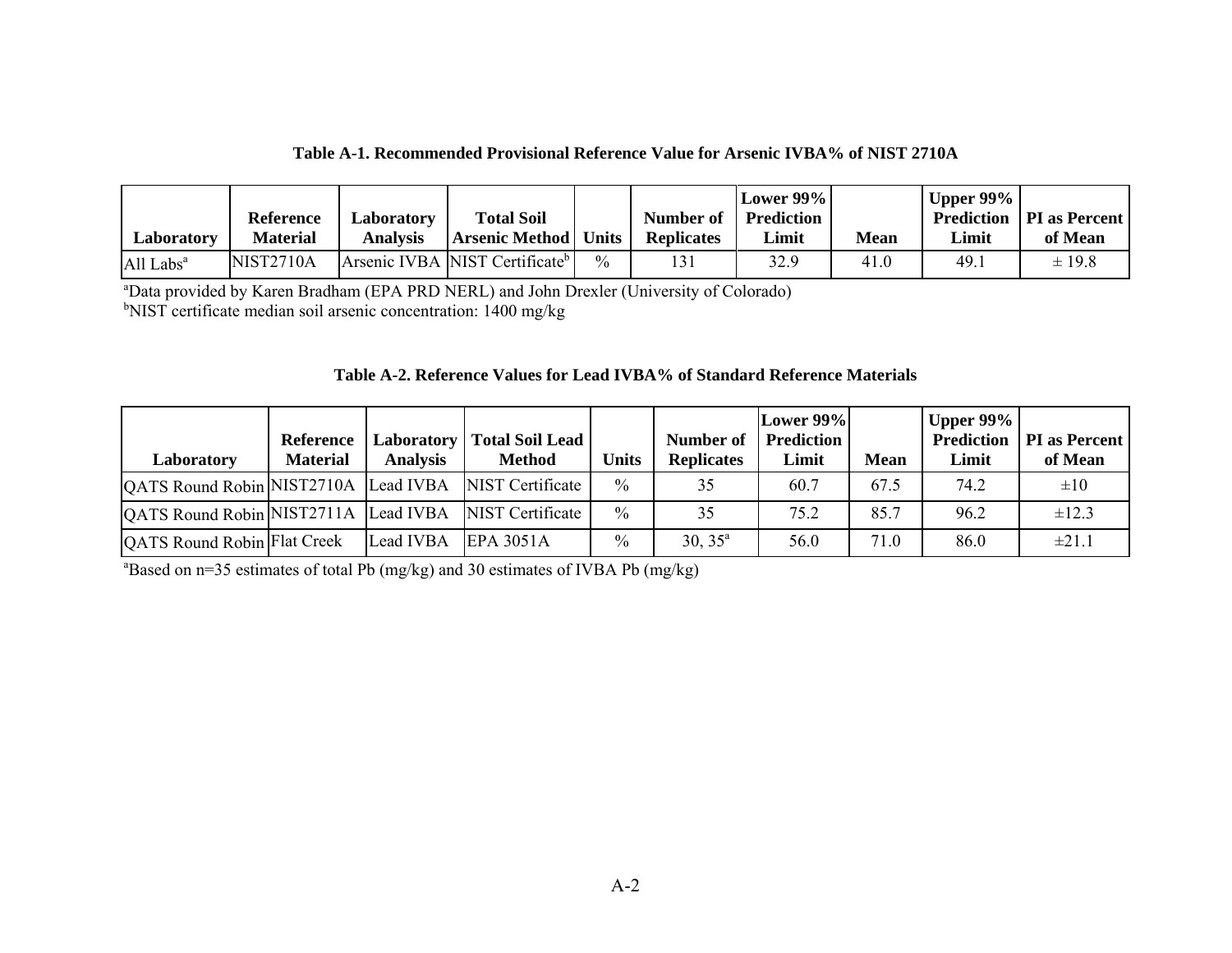| Laboratory <sup>a</sup> | Reference<br><b>Material</b> | Laboratory<br><b>Analysis</b> | <b>Total Soil</b><br><b>Arsenic Method</b> | <b>Units</b>  | Number of<br><b>Replicates</b> | Lower $99\%$<br><b>Prediction</b><br>Limit | Mean | Upper $99\%$<br><b>Prediction</b><br>Limit | <b>PI</b> as Percent<br>of Mean |
|-------------------------|------------------------------|-------------------------------|--------------------------------------------|---------------|--------------------------------|--------------------------------------------|------|--------------------------------------------|---------------------------------|
| <b>EPA NERL</b>         | <b>NIST2710A</b>             | Arsenic IVBA                  | <b>NIST</b> Certificate                    | $\frac{0}{0}$ | 117                            | 33.1                                       | 40.8 | 48.4                                       | $±$ 18.8                        |
| U Colorado              | NIST2710A                    | Arsenic IVBA                  | <b>NIST</b> Certificate                    | $\frac{0}{0}$ | 14                             | 30.7                                       | 43.0 | 55.2                                       | ± 28.5                          |
| All Labs                | <b>NIST2710A</b>             | Arsenic IVBA                  | <b>NIST Certificate</b>                    | $\frac{0}{0}$ | 131                            | 32.9                                       | 41.0 | 49.1                                       | $\pm$ 19.8                      |

**Table A-3. Values for Arsenic IVBA% of NIST 2710A Based Data from Individual Laboratories and Combined Data** 

aData provided by Karen Bradham (EPA PRD NERL) and John Drexler (University of Colorado)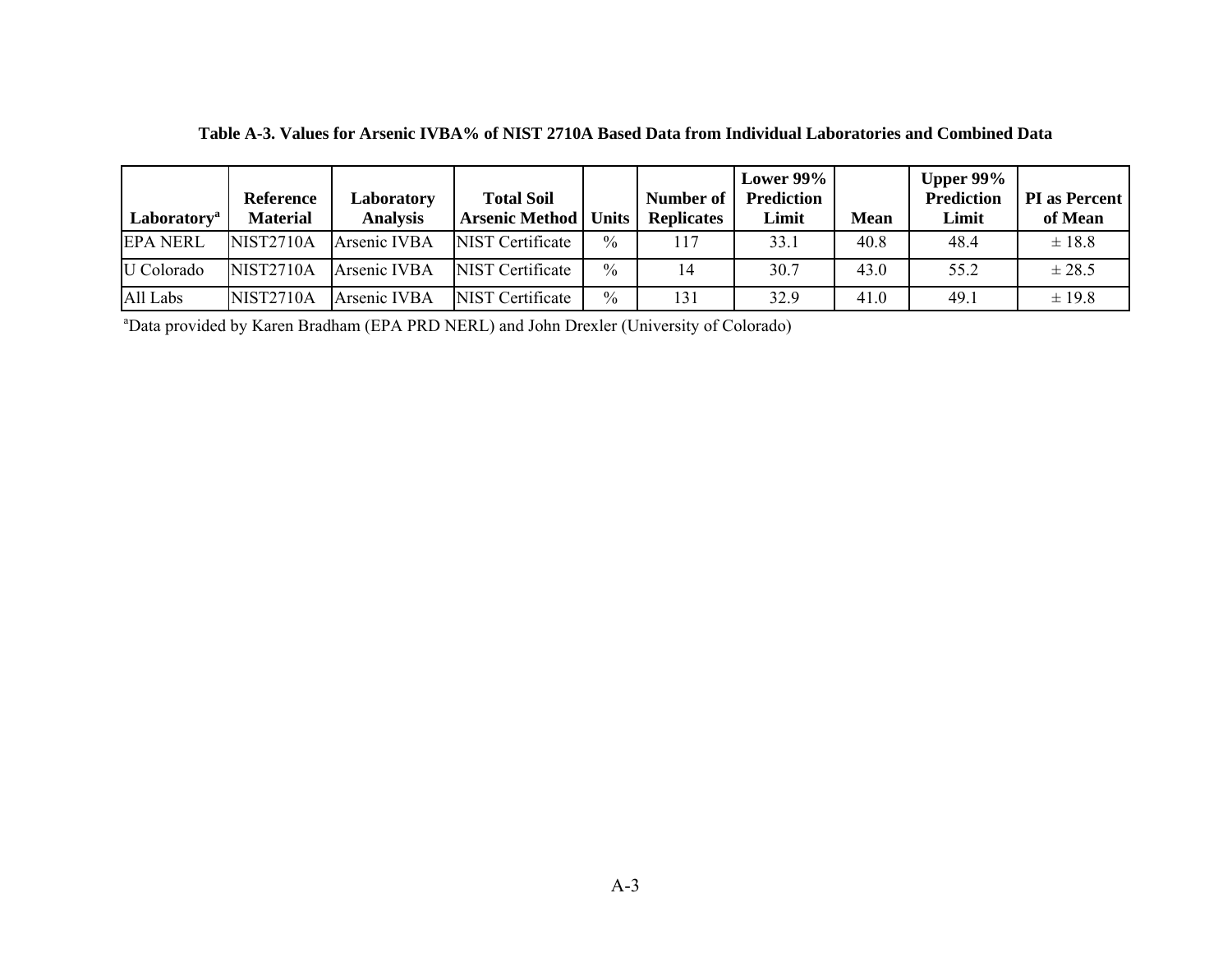| <b>Replicate</b> | Laboratory <sup>a</sup> | <b>Soil Mass</b><br>(g) | <b>Extracted As</b><br>(mg/L) | Total Soil As <sup>b</sup><br>(mg/kg) | As IVBA<br>(%) |
|------------------|-------------------------|-------------------------|-------------------------------|---------------------------------------|----------------|
| 1                | <b>EPA NERL</b>         | 1.00                    | 5.59                          | 1400                                  | 39.9           |
| $\overline{2}$   | <b>EPA NERL</b>         | 1.00                    | 5.56                          | 1400                                  | 39.6           |
| $\overline{3}$   | <b>EPA NERL</b>         | 1.00                    | 5.33                          | 1400                                  | 38.0           |
| $\overline{4}$   | <b>EPA NERL</b>         | 1.00                    | 5.14                          | 1400                                  | 36.7           |
| 5                | <b>EPA NERL</b>         | 1.00                    | 6.40                          | 1400                                  | 45.6           |
| 6                | <b>EPA NERL</b>         | 1.00                    | 6.40                          | 1400                                  | 45.6           |
| $\overline{7}$   | <b>EPA NERL</b>         | 1.00                    | 5.98                          | 1400                                  | 42.7           |
| $8\,$            | <b>EPA NERL</b>         | 1.00                    | 6.15                          | 1400                                  | 43.9           |
| 9                | <b>EPA NERL</b>         | 1.00                    | 5.46                          | 1400                                  | 38.9           |
| 10               | <b>EPA NERL</b>         | 1.00                    | 5.82                          | 1400                                  | 41.4           |
| 11               | <b>EPA NERL</b>         | 1.00                    | 6.39                          | 1400                                  | 45.5           |
| 12               | <b>EPA NERL</b>         | 1.00                    | 5.25                          | 1400                                  | 37.5           |
| 13               | <b>EPA NERL</b>         | 1.00                    | 5.26                          | 1400                                  | 37.6           |
| 14               | <b>EPA NERL</b>         | 1.00                    | 5.19                          | 1400                                  | 37.1           |
| 15               | <b>EPA NERL</b>         | 1.00                    | 5.54                          | 1400                                  | 39.5           |
| 16               | <b>EPA NERL</b>         | 1.00                    | 5.43                          | 1400                                  | 38.8           |
| 17               | <b>EPA NERL</b>         | 1.00                    | 5.52                          | 1400                                  | 39.3           |
| 18               | <b>EPA NERL</b>         | 1.00                    | 5.20                          | 1400                                  | 37.0           |
| 19               | <b>EPA NERL</b>         | 1.00                    | 5.08                          | 1400                                  | 36.3           |
| 20               | <b>EPA NERL</b>         | 1.00                    | 5.19                          | 1400                                  | 37.0           |
| 21               | <b>EPA NERL</b>         | 1.00                    | 5.24                          | 1400                                  | 37.4           |
| 22               | <b>EPA NERL</b>         | 1.00                    | 6.01                          | 1400                                  | 42.9           |
| 23               | <b>EPA NERL</b>         | 1.00                    | 5.57                          | 1400                                  | 39.7           |
| 24               | <b>EPA NERL</b>         | 1.00                    | 5.58                          | 1400                                  | 39.6           |
| 25               | <b>EPA NERL</b>         | 1.00                    | 5.66                          | 1400                                  | 40.4           |
| 26               | <b>EPA NERL</b>         | 1.00                    | 5.25                          | 1400                                  | 37.4           |
| 27               | <b>EPA NERL</b>         | 1.00                    | 5.25                          | 1400                                  | 37.5           |
| 28               | <b>EPA NERL</b>         | 1.00                    | 5.51                          | 1400                                  | 39.4           |
| 29               | <b>EPA NERL</b>         | 1.00                    | 4.89                          | 1400                                  | 35.0           |
| 30               | <b>EPA NERL</b>         | 1.00                    | 5.61                          | 1400                                  | 40.0           |
| 31               | <b>EPA NERL</b>         | 1.00                    | 5.36                          | 1400                                  | 38.2           |
| 32               | <b>EPA NERL</b>         | 1.01                    | 5.94                          | 1400                                  | 42.1           |
| 33               | <b>EPA NERL</b>         | 1.00                    | 5.86                          | 1400                                  | 41.8           |
| 34               | <b>EPA NERL</b>         | 1.00                    | 5.84                          | 1400                                  | 41.6           |
| 35               | <b>EPA NERL</b>         | 1.00                    | 4.83                          | 1400                                  | 34.4           |
| 36               | <b>EPA NERL</b>         | 1.00                    | 5.12                          | 1400                                  | 36.5           |
| 37               | <b>EPA NERL</b>         | 1.00                    | 5.29                          | 1400                                  | 37.7           |
| 38               | <b>EPA NERL</b>         | 1.00                    | 5.88                          | 1400                                  | 41.9           |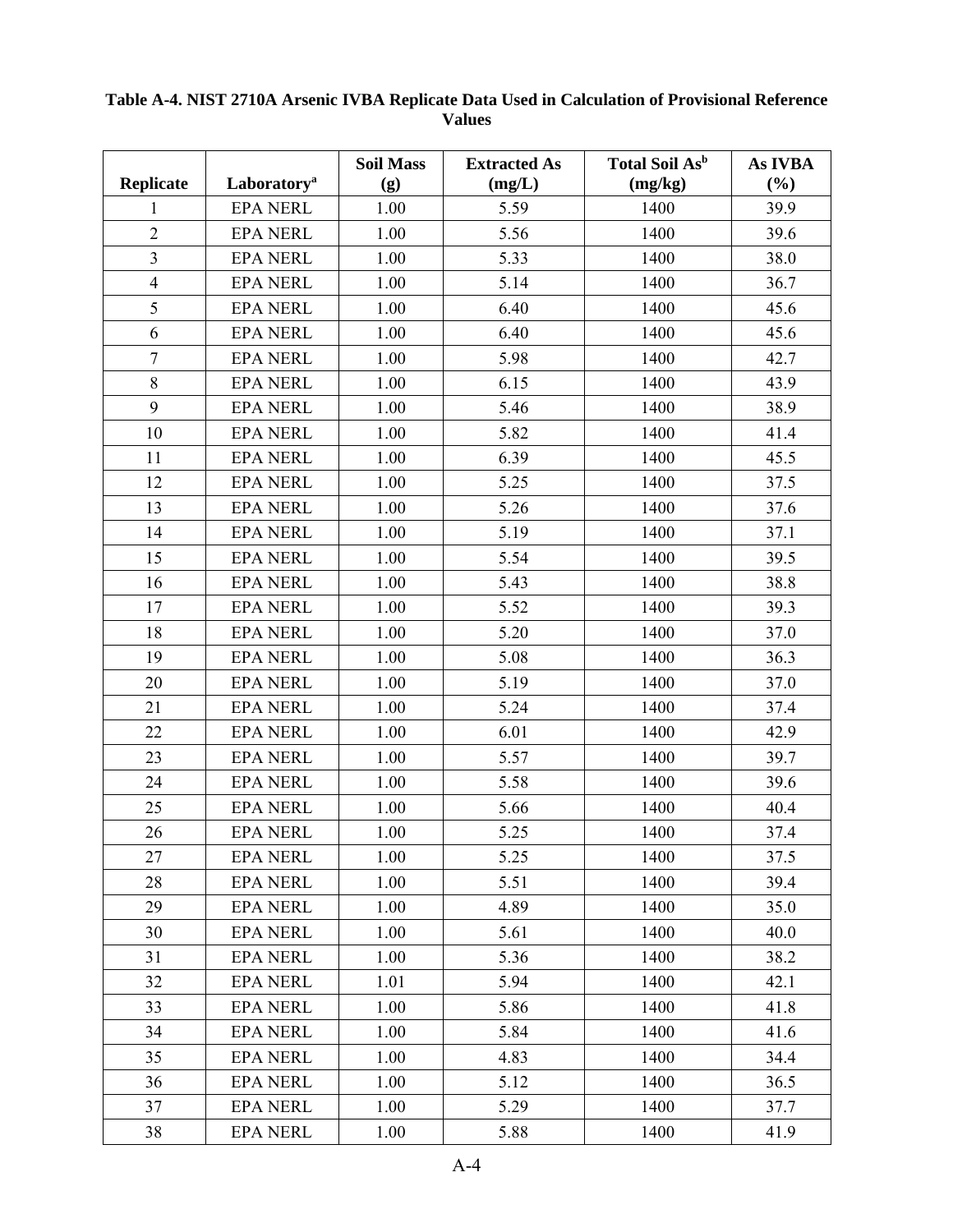| <b>Replicate</b> | Laboratory <sup>a</sup> | <b>Soil Mass</b><br>(g) | <b>Extracted As</b><br>(mg/L) | <b>Total Soil As</b> <sup>b</sup><br>(mg/kg) | As IVBA<br>(%) |
|------------------|-------------------------|-------------------------|-------------------------------|----------------------------------------------|----------------|
| 39               | <b>EPA NERL</b>         | 1.00                    | 5.69                          | 1400                                         | 40.6           |
| 40               | <b>EPA NERL</b>         | 1.00                    | 5.88                          | 1400                                         | 41.8           |
| 41               | <b>EPA NERL</b>         | 1.00                    | 5.70                          | 1400                                         | 40.6           |
| 42               | <b>EPA NERL</b>         | 1.00                    | 5.44                          | 1400                                         | 38.8           |
| 43               | <b>EPA NERL</b>         | 1.00                    | 5.35                          | 1400                                         | 38.2           |
| 44               | <b>EPA NERL</b>         | 1.00                    | 5.38                          | 1400                                         | 38.3           |
| 45               | <b>EPA NERL</b>         | 1.00                    | 5.37                          | 1400                                         | 38.3           |
| 46               | <b>EPA NERL</b>         | 1.00                    | 5.42                          | 1400                                         | 38.7           |
| 47               | <b>EPA NERL</b>         | 1.00                    | 5.30                          | 1400                                         | 37.9           |
| 48               | <b>EPA NERL</b>         | 1.00                    | 5.10                          | 1400                                         | 36.3           |
| 49               | <b>EPA NERL</b>         | 1.00                    | 6.00                          | 1400                                         | 42.7           |
| 50               | <b>EPA NERL</b>         | 1.00                    | 5.21                          | 1400                                         | 37.1           |
| 51               | <b>EPA NERL</b>         | 1.00                    | 5.19                          | 1400                                         | 37.0           |
| 52               | <b>EPA NERL</b>         | 1.00                    | 6.29                          | 1400                                         | 44.8           |
| 53               | <b>EPA NERL</b>         | 1.00                    | 5.92                          | 1400                                         | 42.1           |
| 54               | <b>EPA NERL</b>         | 1.00                    | 5.64                          | 1400                                         | 40.1           |
| 55               | <b>EPA NERL</b>         | 1.00                    | 5.60                          | 1400                                         | 39.9           |
| 56               | <b>EPA NERL</b>         | 1.00                    | 5.73                          | 1400                                         | 40.8           |
| 57               | <b>EPA NERL</b>         | 1.00                    | 5.90                          | 1400                                         | 42.0           |
| 58               | <b>EPA NERL</b>         | 1.00                    | 5.59                          | 1400                                         | 39.9           |
| 59               | <b>EPA NERL</b>         | 1.00                    | 5.55                          | 1400                                         | 39.5           |
| 60               | <b>EPA NERL</b>         | 1.00                    | 5.73                          | 1400                                         | 40.7           |
| 61               | <b>EPA NERL</b>         | 1.00                    | 5.95                          | 1400                                         | 42.4           |
| 62               | <b>EPA NERL</b>         | 1.00                    | 5.83                          | 1400                                         | 41.6           |
| 63               | <b>EPA NERL</b>         | 1.00                    | 5.63                          | 1400                                         | 40.2           |
| 64               | <b>EPA NERL</b>         | 1.00                    | 5.64                          | 1400                                         | 40.2           |
| 65               | <b>EPA NERL</b>         | 1.00                    | 6.18                          | 1400                                         | 44.1           |
| 66               | <b>EPA NERL</b>         | 1.00                    | 5.70                          | 1400                                         | 40.6           |
| 67               | <b>EPA NERL</b>         | 1.00                    | 5.39                          | 1400                                         | 38.3           |
| 68               | <b>EPA NERL</b>         | 1.00                    | 5.85                          | 1400                                         | 41.6           |
| 69               | <b>EPA NERL</b>         | 1.00                    | 6.14                          | 1400                                         | 43.7           |
| 70               | <b>EPA NERL</b>         | 1.00                    | 6.05                          | 1400                                         | 43.1           |
| 71               | <b>EPA NERL</b>         | 1.00                    | 6.53                          | 1400                                         | 46.6           |
| 72               | <b>EPA NERL</b>         | 1.00                    | 6.13                          | 1400                                         | 43.7           |
| 73               | <b>EPA NERL</b>         | 1.00                    | 6.35                          | 1400                                         | 45.3           |
| 74               | <b>EPA NERL</b>         | 1.00                    | 6.21                          | 1400                                         | 44.2           |
| 75               | <b>EPA NERL</b>         | 1.00                    | 5.24                          | 1400                                         | 37.3           |
| 76               | <b>EPA NERL</b>         | 1.00                    | 5.60                          | 1400                                         | 40.0           |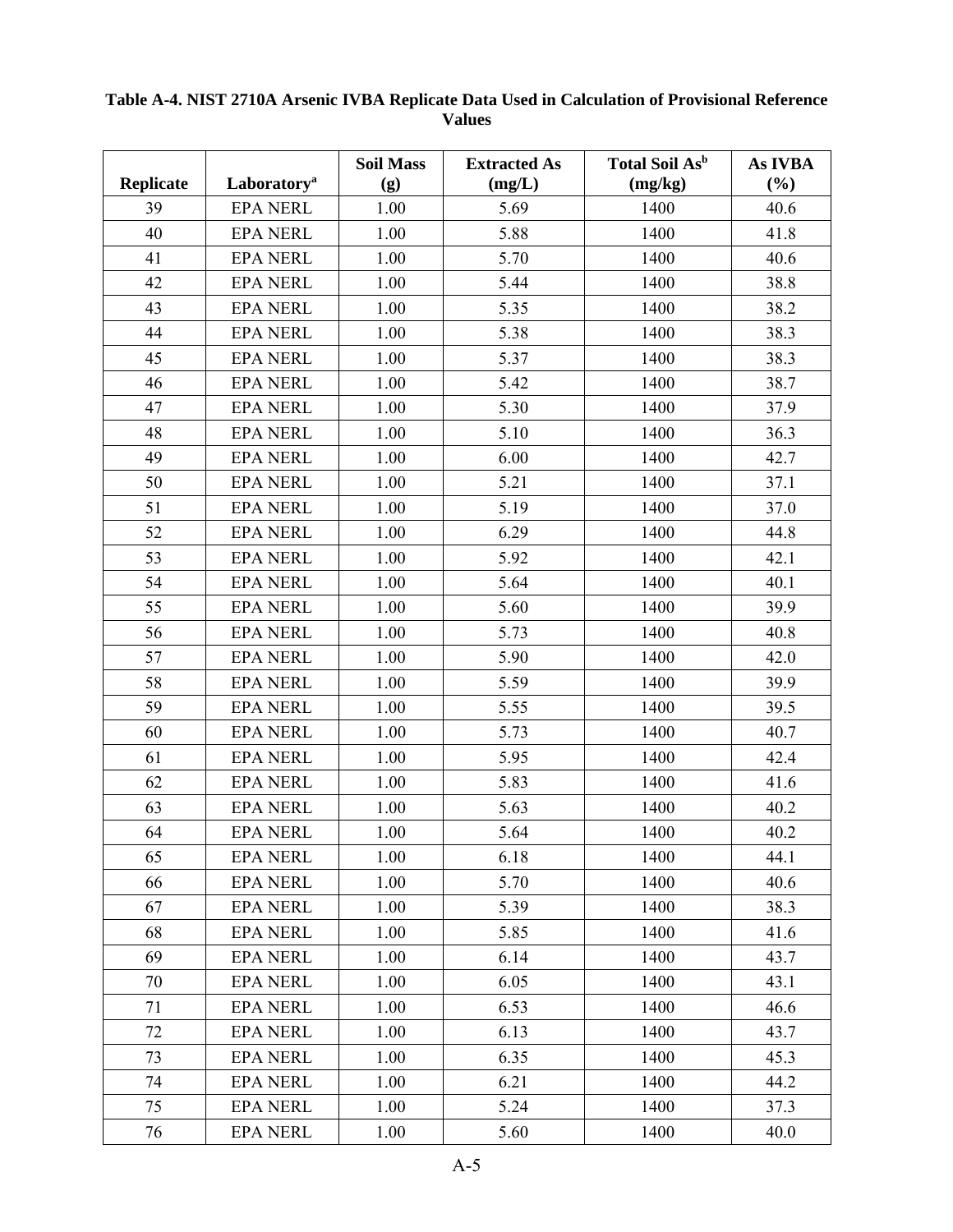| <b>Replicate</b> | Laboratory <sup>a</sup> | <b>Soil Mass</b><br>(g) | <b>Extracted As</b><br>(mg/L) | Total Soil As <sup>b</sup><br>(mg/kg) | As IVBA<br>(%) |
|------------------|-------------------------|-------------------------|-------------------------------|---------------------------------------|----------------|
| 77               | <b>EPA NERL</b>         | 1.00                    | 6.05                          | 1400                                  | 43.1           |
| 78               | <b>EPA NERL</b>         | 1.00                    | 5.99                          | 1400                                  | 42.6           |
| 79               | <b>EPA NERL</b>         | 1.00                    | 5.45                          | 1400                                  | 38.9           |
| 80               | <b>EPA NERL</b>         | 1.00                    | 5.73                          | 1400                                  | 40.8           |
| 81               | <b>EPA NERL</b>         | 1.00                    | 5.79                          | 1400                                  | 41.2           |
| 82               | <b>EPA NERL</b>         | 1.00                    | 5.55                          | 1400                                  | 39.5           |
| 83               | <b>EPA NERL</b>         | 1.01                    | 6.09                          | 1400                                  | 43.1           |
| 84               | <b>EPA NERL</b>         | 1.00                    | 5.68                          | 1400                                  | 40.4           |
| 85               | <b>EPA NERL</b>         | 1.00                    | 5.28                          | 1400                                  | 37.6           |
| 86               | <b>EPA NERL</b>         | 1.00                    | 5.26                          | 1400                                  | 37.5           |
| 87               | <b>EPA NERL</b>         | 1.00                    | 5.50                          | 1400                                  | 39.2           |
| 88               | <b>EPA NERL</b>         | 1.01                    | 5.67                          | 1400                                  | 40.2           |
| 89               | <b>EPA NERL</b>         | 1.00                    | 5.36                          | 1400                                  | 38.2           |
| 90               | <b>EPA NERL</b>         | 1.01                    | 5.70                          | 1400                                  | 40.5           |
| 91               | <b>EPA NERL</b>         | 1.00                    | 5.68                          | 1400                                  | 40.4           |
| 92               | <b>EPA NERL</b>         | 1.01                    | 5.48                          | 1400                                  | 38.8           |
| 93               | <b>EPA NERL</b>         | 1.01                    | 5.35                          | 1400                                  | 37.9           |
| 94               | <b>EPA NERL</b>         | 1.00                    | 5.62                          | 1400                                  | 40.0           |
| 95               | <b>EPA NERL</b>         | 1.00                    | 5.63                          | 1400                                  | 40.1           |
| 96               | <b>EPA NERL</b>         | 1.01                    | 5.94                          | 1400                                  | 42.0           |
| 97               | <b>EPA NERL</b>         | 1.00                    | 6.57                          | 1400                                  | 46.9           |
| 98               | <b>EPA NERL</b>         | 1.00                    | 5.77                          | 1400                                  | 41.2           |
| 99               | <b>EPA NERL</b>         | 1.00                    | 6.14                          | 1400                                  | 43.8           |
| 100              | <b>EPA NERL</b>         | 1.00                    | 6.50                          | 1400                                  | 46.5           |
| 101              | <b>EPA NERL</b>         | 1.01                    | 6.36                          | 1400                                  | 44.9           |
| 102              | <b>EPA NERL</b>         | 1.01                    | 6.14                          | 1400                                  | 43.5           |
| 103              | <b>EPA NERL</b>         | 1.01                    | 6.62                          | 1400                                  | 46.7           |
| 104              | <b>EPA NERL</b>         | 1.01                    | 6.21                          | 1400                                  | 44.0           |
| 105              | <b>EPA NERL</b>         | 1.01                    | 6.70                          | 1400                                  | 47.5           |
| 106              | <b>EPA NERL</b>         | 1.00                    | 6.45                          | 1400                                  | 46.1           |
| 107              | <b>EPA NERL</b>         | 1.00                    | 5.73                          | 1400                                  | 40.8           |
| 108              | <b>EPA NERL</b>         | 1.01                    | 5.87                          | 1400                                  | 41.7           |
| 109              | <b>EPA NERL</b>         | 1.01                    | 5.98                          | 1400                                  | 42.5           |
| 110              | <b>EPA NERL</b>         | 1.00                    | 6.04                          | 1400                                  | 43.0           |
| 111              | <b>EPA NERL</b>         | 1.00                    | 5.42                          | 1400                                  | 38.6           |
| 112              | <b>EPA NERL</b>         | 1.00                    | 5.49                          | 1400                                  | 39.1           |
| 113              | <b>EPA NERL</b>         | 1.01                    | 6.15                          | 1400                                  | 43.6           |
| 114              | <b>EPA NERL</b>         | 1.01                    | 6.63                          | 1400                                  | 46.9           |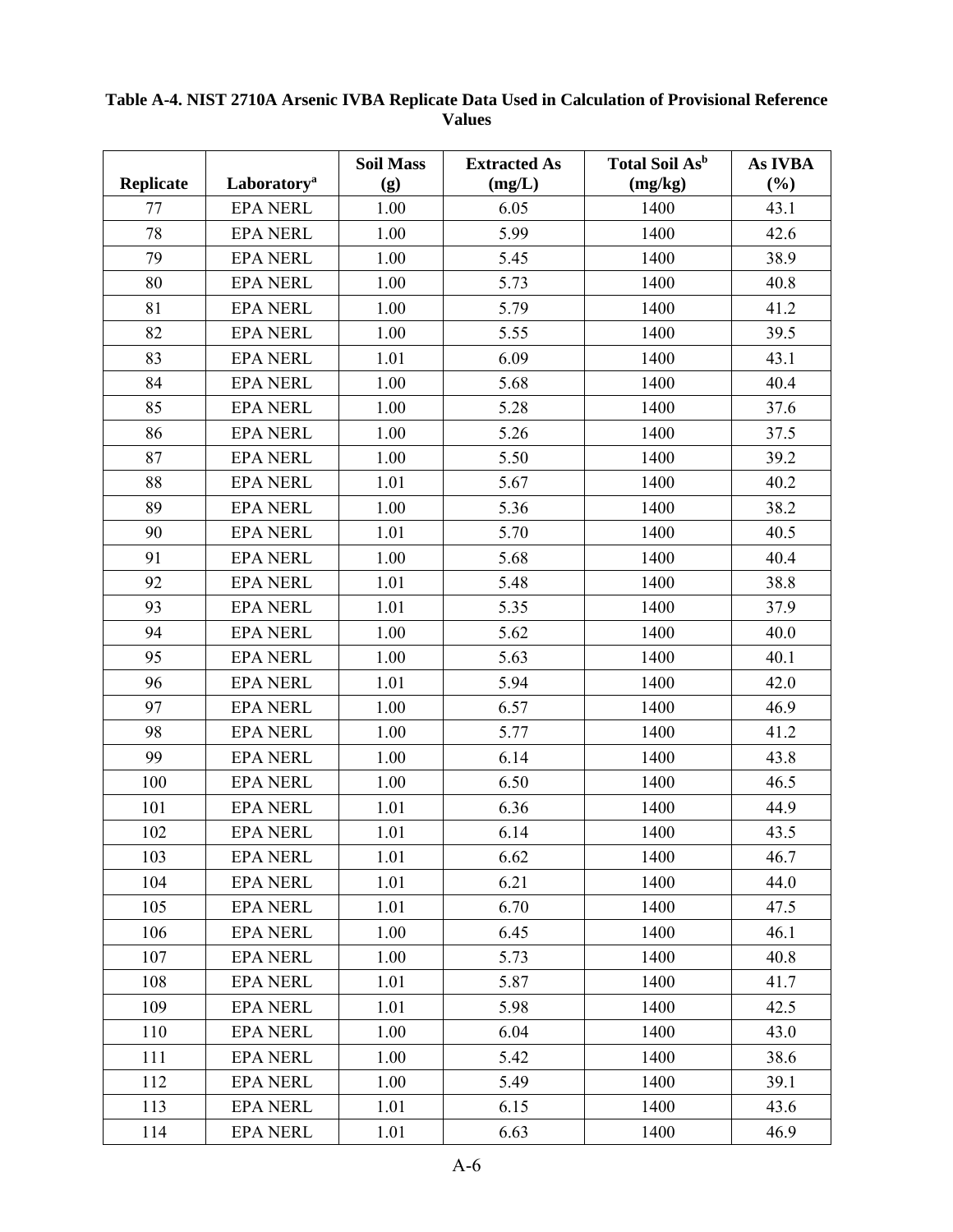| <b>Replicate</b> | Laboratory <sup>a</sup> | <b>Soil Mass</b><br>(g) | <b>Extracted As</b><br>(mg/L) | <b>Total Soil As</b> <sup>b</sup><br>(mg/kg) | <b>As IVBA</b><br>$(\%)$ |
|------------------|-------------------------|-------------------------|-------------------------------|----------------------------------------------|--------------------------|
| 115              | <b>EPA NERL</b>         | 1.01                    | 5.93                          | 1400                                         | 42.0                     |
| 116              | <b>EPA NERL</b>         | 1.01                    | 6.14                          | 1400                                         | 43.5                     |
| 117              | <b>EPA NERL</b>         | 1.00                    | 6.44                          | 1400                                         | 45.9                     |
| 118              | U. Colorado             | 1.00                    | 5.10                          | 1400                                         | 36.3                     |
| 119              | U. Colorado             | 1.02                    | 5.22                          | 1400                                         | 36.7                     |
| 120              | U. Colorado             | 1.01                    | 5.69                          | 1400                                         | 40.3                     |
| 121              | U. Colorado             | 1.01                    | 6.55                          | 1400                                         | 46.5                     |
| 122              | U. Colorado             | 1.00                    | 6.69                          | 1400                                         | 47.7                     |
| 123              | U. Colorado             | 1.00                    | 6.34                          | 1400                                         | 45.1                     |
| 124              | U. Colorado             | 1.00                    | 6.75                          | 1400                                         | 48.2                     |
| 125              | U. Colorado             | 1.00                    | 6.45                          | 1400                                         | 46.1                     |
| 126              | U. Colorado             | 1.00                    | 6.34                          | 1400                                         | 45.2                     |
| 127              | U. Colorado             | 1.01                    | 6.46                          | 1400                                         | 45.8                     |
| 128              | U. Colorado             | 1.02                    | 5.79                          | 1400                                         | 40.4                     |
| 129              | U. Colorado             | 1.01                    | 5.69                          | 1400                                         | 40.3                     |
| 130              | U. Colorado             | 1.00                    | 5.68                          | 1400                                         | 40.4                     |
| 131              | U. Colorado             | 1.01                    | 6.02                          | 1400                                         | 42.4                     |

<sup>a</sup>Data provided by Karen Bradham \*(EPA ORD NERL) and John Drexler, University of Colorado b<br><sup>b</sup>NIST certificate median soil arsenic concentration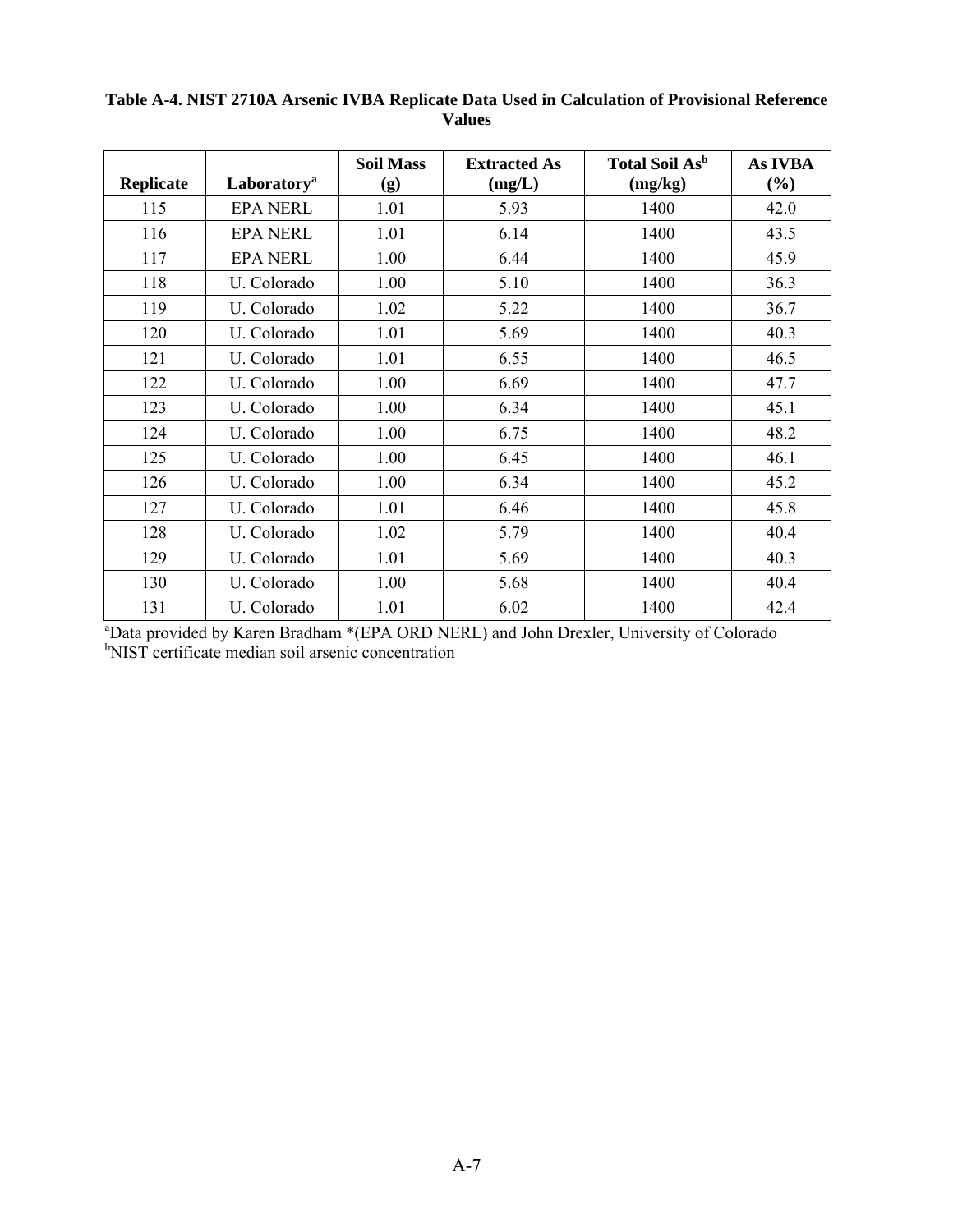### **APPENDIX B**

| <b>Replicate</b>         | IVBA $(%)$ | <b>RPD</b> |
|--------------------------|------------|------------|
| $\mathbf{1}$             | 42.4       | 3.9        |
| $\overline{c}$           | 40.0       | $-1.9$     |
| 3                        | 38.5       | $-5.7$     |
| $\overline{\mathcal{A}}$ | 37.2       | $-9.2$     |
| 5                        | 40.9       | 0.3        |
| 6                        | 37.6       | $-8.1$     |
| 7                        | 39.5       | $-3.2$     |
| 8                        | 43.7       | 6.9        |
| 9                        | 42.5       | 4.1        |
| 10                       | 42.8       | 4.8        |
| 11                       | 40.9       | 0.3        |
| 12                       | 39.6       | $-2.9$     |
| 13                       | 38.8       | $-5.0$     |
| 14                       | 40.9       | 0.3        |
| 15                       | 41.6       | 2.0        |
| 16                       | 39.0       | $-4.4$     |
| 17                       | 42.5       | 4.1        |
| 18                       | 36.8       | $-10.2$    |
| 19                       | 43.4       | 6.2        |
| 20                       | 43.3       | 6.0        |
| 21                       | 42.5       | 4.1        |
| 22                       | 42.8       | 4.8        |
| 23                       | 40.9       | 0.3        |
| 24                       | 39.9       | $-2.2$     |
| 25                       | 39.6       | $-2.9$     |
| 26                       | 44.9       | 9.6        |
| 27                       | 38.4       | $-6.0$     |
|                          |            |            |
| Mean                     | 40.8.      | $-0.14$    |
| <b>SD</b>                | 2.2        | 5.32       |
| Min                      | 36.8       | $-10.25$   |
| Maximum                  | 44.9       | 9.63       |

#### **Replicate IVBA results for NIST2710A (March 2010 – January 2015) EPA Office of Research and Development National Exposure Research Laboratory**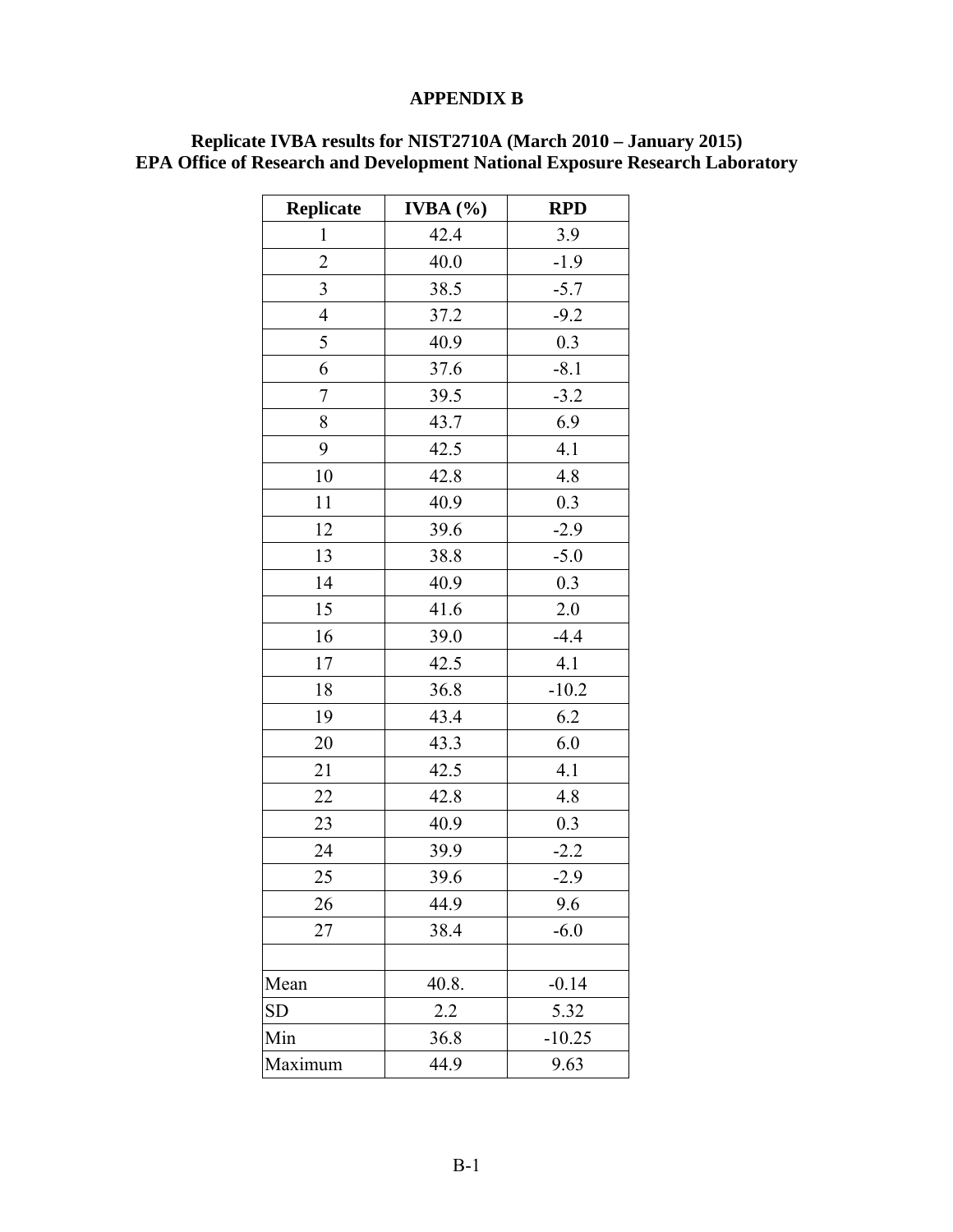# **APPENDIX C**

# **Data Used for Meta-analysis of IVBA Assay for Predicting Oral RBA of Arsenic**

|                |                                 | Soil As | <b>IVBA</b> | <b>IVBA SD</b> | <b>RBA</b> | <b>RBA SE</b> |                  |
|----------------|---------------------------------|---------|-------------|----------------|------------|---------------|------------------|
| ID             | <b>As Source</b>                | (ppm)   | $(\%)$      | $(\%)$         | (%)        | (%)           | <b>RBA Assay</b> |
| 1              | Mining/smelting                 | 676     | 13.0        | 0.7            | 38.1       | 1.6           | Swine UEF        |
| $\overline{2}$ | Mining/smelting                 | 313     | 32.5        | 1.6            | 52.4       | 2.0           | Swine UEF        |
| 3              | Pesticide (orchard)             | 290     | 21.0        | 1.1            | 31.0       | 4.0           | Swine UEF        |
| $\overline{4}$ | Pesticide (orchard)             | 388     | 18.6        | 0.9            | 40.8       | 1.8           | Swine UEF        |
| 5              | Pesticide (orchard)             | 382     | 19.4        | 0.4            | 48.7       | 4.7           | Swine UEF        |
| 6              | Pesticide (orchard)             | 364     | 30.6        | 1.5            | 52.8       | 2.3           | Swine UEF        |
| 7              | Mining/smelting                 | 234     | 8.8         | 0.3            | 17.8       | 3.2           | Swine UEF        |
| 8              | Mining/smelting                 | 367     | 6.0         | 0.3            | 23.6       | 2.4           | Swine UEF        |
| 9              | Mining/smelting                 | 181     | 50.4        | 2.5            | 50.7       | 5.9           | Swine UEF        |
|                | 10 Mining                       | 200     | 78.0        | 3.9            | 60.2       | 2.7           | Swine UEF        |
| 11             | Mining                          | 3957    | 11.0        | 0.6            | 18.6       | 0.9           | Swine UEF        |
| 12             | Mining/smelting                 | 590     | 55.1        | 2.8            | 44.1       | 2.3           | Swine UEF        |
| 13             | Mining/smelting                 | 1400    | 42.2        | 0.6            | 41.8       | 1.4           | Swine UEF        |
| 14             | Mining/smelting                 | 312     | 41.8        | 2.1            | 40.3       | 3.6           | Swine UEF        |
| 15             | Mining/smelting                 | 983     | 33.2        | 1.7            | 42.2       | 3.8           | Swine UEF        |
|                | 16 Mining/smelting              | 390     | 40.3        | 0.7            | 36.7       | 3.3           | Swine UEF        |
| 17             | Mining/smelting                 | 813     | 22.0        | 1.1            | 23.8       | 2.4           | Swine UEF        |
|                | 18 Mining/smelting              | 368     | 18.7        | 0.9            | 21.2       | 2.1           | Swine UEF        |
| 19             | Mining/smelting                 | 516     | 18.6        | 0.9            | 23.5       | 2.6           | Swine UEF        |
|                | 20 Herbicide (railway corridor) | 267     | 57.3        | 2.2            | 72.2       | 19.9          | Swine AUC        |
| 21             | Herbicide (railway corridor)    | 42      | 42.7        | 0.8            | 41.6       | 6.6           | Swine AUC        |
| 22             | Herbicide (railway corridor)    | 1114    | 17.2        | 0.4            | 20.0       | 9.5           | Swine AUC        |
|                | 23 Herbicide (railway corridor) | 257     | 10.5        | 0.1            | 10.1       | 2.5           | Swine AUC        |
| 24             | Herbicide (railway corridor)    | 751     | 22.2        | 0.0            | 22.5       | 2.2           | Swine AUC        |
|                | 25 Herbicide (railway corridor) | 91      | 80.0        | 0.3            | 80.5       | 6.9           | Swine AUC        |
|                | 26 Pesticide (dip site)         | 713     | 17.8        | 0.1            | 29.3       | 8.7           | Swine AUC        |
| 27             | Pesticide (dip site)            | 228     | 55.4        | 0.6            | 43.8       | 5.6           | Swine AUC        |
| 28             | Mining                          | 807     | 40.0        | 0.1            | 41.7       | 4.4           | Swine AUC        |
| 29             | Mining                          | 577     | 3.8         | 0.0            | 7.0        | 2.9           | Swine AUC        |
|                | 30 Gossan                       | 190     | 19.0        | 0.2            | 16.4       | 5.2           | Swine AUC        |
| 31             | Gossan                          | 88      | 14.0        | 0.2            | 12.1       | 4.9           | Swine AUC        |
|                | 32 Pesticide                    | 275     | 5.7         | 0.2            | 10.8       | 0.7           | Swine AUC        |
|                | 33 Pesticide                    | 210     | 7.7         | 0.4            | 12.9       | 1.2           | Swine AUC        |
|                | 34 Pesticide                    | 81      | 41.7        | $1.1\,$        | 6.8        | 1.2           | Swine AUC        |
| 35             | Pesticide                       | 358     | 6.5         | 0.1            | 10.1       | 3.5           | Swine AUC        |
|                | 36 Pesticide                    | 200     | 13.1        | 0.3            | 10.9       | 3.9           | Swine AUC        |
|                | 37 Pesticide                    | 215     | $7.2\,$     | 0.2            | 18.2       | 3.8           | Swine AUC        |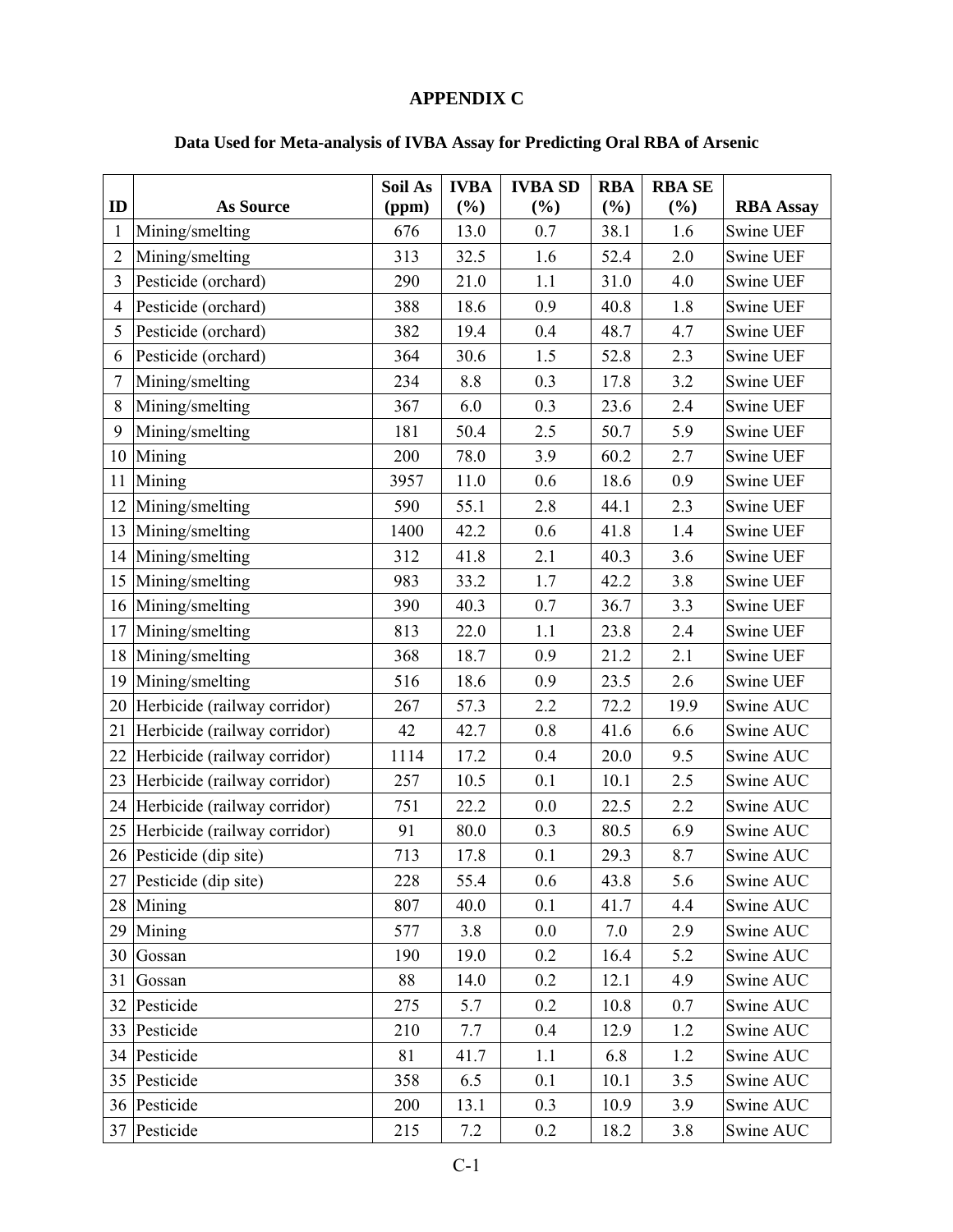|    |                                 | Soil As | <b>IVBA</b> | <b>IVBA SD</b> | <b>RBA</b> | <b>RBA SE</b> |                  |
|----|---------------------------------|---------|-------------|----------------|------------|---------------|------------------|
| ID | <b>As Source</b>                | (ppm)   | (%)         | (%)            | (%)        | (%)           | <b>RBA Assay</b> |
|    | 38 Pesticide                    | 981     | 9.7         | 0.2            | 16.4       | 3.6           | Swine AUC        |
|    | 39 Pesticide                    | 1221    | 15.1        | 0.6            | 15.7       | 1.9           | Swine AUC        |
| 40 | Mining                          | 949     | 52.9        | 0.1            | 45.8       | 2.6           | Swine AUC        |
| 41 | Mining                          | 1126    | 36.9        | 1.1            | 30.7       | 4.1           | Swine AUC        |
|    | 42 Mining                       | 1695    | 38.1        | 1.3            | 27.5       | 0.7           | Swine AUC        |
| 43 | Mining                          | 1306    | 78.4        | 0.4            | 70.5       | 6.8           | Swine AUC        |
| 44 | Mining                          | 2270    | 43.5        | 3.4            | 36.2       | 1.5           | Swine AUC        |
|    | 45 Mining                       | 244     | 18.1        | 0.40           | 15.5       | 1.3           | Mouse UEF        |
| 46 | Mining                          | 173     | 6.8         | 0.80           | 14.1       | 1.2           | Mouse UEF        |
| 47 | Mining                          | 6899    | 17.5        | 0.60           | 14.7       | $1.0\,$       | Mouse UEF        |
|    | 48 Mining                       | 280     | 53.6        | 0.20           | 39.9       | 1.7           | Mouse UEF        |
| 49 | Mining                          | 4495    | 8.8         | 0.10           | 14.5       | 1.6           | Mouse UEF        |
|    | 50 Mining                       | 448     | 22.8        | 0.6            | 17.2       | 0.5           | Mouse UEF        |
| 51 | Mining                          | 195     | 25.7        | 3.4            | 18.8       | 2.7           | Mouse UEF        |
| 52 | Mining/smelting                 | 837     | 18.2        | 2.70           | 11.2       | 0.3           | Mouse UEF        |
| 53 | Mining/smelting                 | 182     | 32.9        | 0.20           | 26.7       | 1.8           | Mouse UEF        |
|    | 54 Mining/smelting              | 990     | 73.1        | 0.60           | 48.7       | 2.4           | Mouse UEF        |
| 55 | Mining/smelting                 | 829     | 74.3        | 1.30           | 49.7       | 2.1           | Mouse UEF        |
| 56 | Mining/smelting                 | 379     | 53.2        | 0.50           | 51.6       | 2.1           | Mouse UEF        |
| 57 | Pesticide (orchard)             | 322     | 18.8        | 0.30           | 26.3       | 1.4           | Mouse UEF        |
|    | 58 Pesticide (orchard)          | 462     | 16.1        | 0.40           | 35.2       | 2.0           | Mouse UEF        |
|    | 59 Pesticide (orchard)          | 401     | 18.0        | 0.20           | 20.9       | 2.2           | Mouse UEF        |
|    | 60 Pesticide (orchard)          | 422     | 27.9        | 0.80           | 35.0       | 1.8           | Mouse UEF        |
| 61 | Pesticide (orchard)             | 340     | 35.4        | 1.90           | 33.2       | 2.4           | Mouse UEF        |
| 62 | Pesticide (orchard)             | 396     | 48.1        | 0.80           | 46.4       | 1.4           | Mouse UEF        |
|    | 63 Pesticide (dip site)         | 965     | 9.0         | 0.40           | 21.7       | 1.5           | Mouse UEF        |
|    | 64 Pesticide (dip site)         | 313     | 36.4        | 1.30           | 29.1       | 1.7           | Mouse UEF        |
|    | 65 Herbicide (railway corridor) | 246     | 47.0        | 2.10           | 45.1       | 2.7           | Mouse UEF        |
|    | 66 Herbicide (railway corridor) | 108     | 27.0        | 0.80           | 23.8       | 1.9           | Mouse UEF        |
| 67 | Herbicide (railway corridor)    | 184     | 11.9        | 0.20           | 23.0       | 1.8           | Mouse UEF        |
|    | 68 Herbicide (railway corridor) | 981     | 54.3        | 2.50           | 36.3       | 1.3           | Mouse UEF        |
| 69 | Mining                          | 573     | 3.5         | 0.30           | 6.4        | 0.3           | Mouse UEF        |
|    | 70 Mining                       | 583     | 21.2        | 0.20           | 14.2       | 0.3           | Mouse UEF        |
| 71 | Gossan                          | 239     | 12.3        | 0.70           | 20.4       | 1.9           | Mouse UEF        |
| 72 | Mining                          | 197     | 21.9        | 0.20           | 29.0       | 2.7           | Mouse UEF        |
| 73 | Mining                          | 884     | 16.9        | 0.40           | 23.2       | 3.3           | Mouse UEF        |
| 74 | Mining                          | 293     | 12.3        | 0.30           | 17.9       | 0.7           | Mouse UEF        |
| 75 | Mining                          | 223     | 17.3        | 0.10           | 19.8       | 1.9           | Mouse UEF        |
|    | 76 Mining                       | 494     | 15.5        | 0.10           | 18.0       | 1.8           | Mouse UEF        |

# **Data Used for Meta-analysis of IVBA Assay for Predicting Oral RBA of Arsenic**